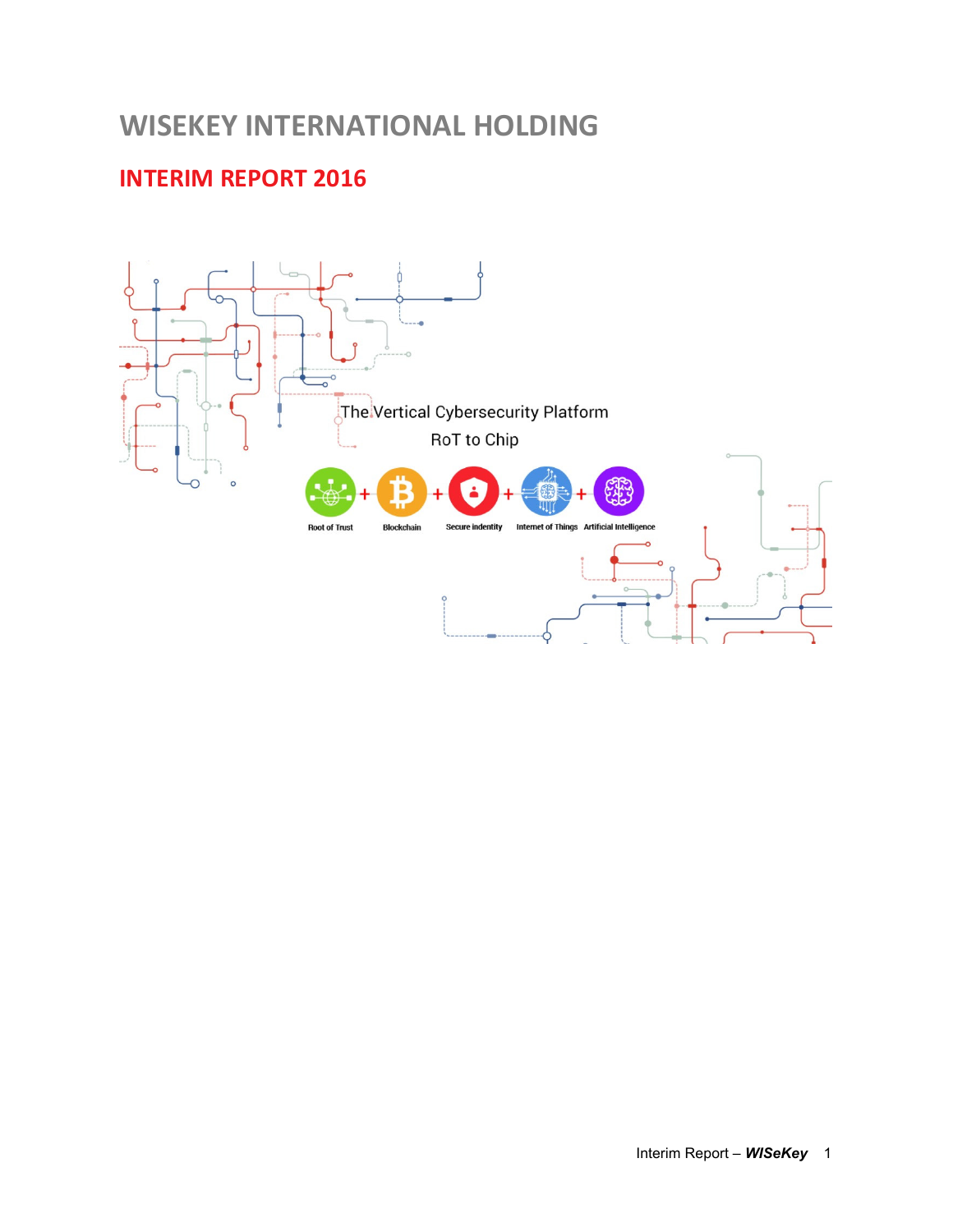# **First Half 2016 Highlights**

**LISTING WISEKEY INTERNATIONAL HOLDING ON THE SWISS STOCK EXCHANGE ACQUISITION OF INSIDE SECURE SEMICONDUCTOR BUSINESS AND INTEGRATION OF VAULT IC IOT TECHNOLOGY TO ITS VERTICAL IDENTITY PLATFORM** 

**CREATING THE FIRST EVER COMPREHENSIVE TRUSTED END-TO-END CYBERSECURITY PLATFORM FOR PEOPLE AND OBJECTS – IOT** 

**GLOBAL EXPANSION STRATEGY WITH FURTHER ESTABLISHMENT IN THE UNITED STATES AND ASIA** 

**WISEKEY JOINS FORCES WITH MICROSOFT CITYNEXT TO BRING INNOVATION AND SECURITY TO IOT ACROSS THE GLOBE** 

**BVLGARI VAULT APP DEVELOPED BY WISEKEY TO SECURE THE FUTURE** 

**WISEKEY COLLABORATES WITH SAP TO HELP SECURE IOT EDGE DEVICES** 

**MASTERCARD SELECTS WISEKEY CYBERSECURITY TO SECURE WEARABLE PAYMENTS** 

**CENTURYLINK, ONE OF THE TOP USA TELCOS, SELECTS WISEKEY TO SECURE THEIR MANAGED SERVICES IN USA AND INDIA** 

**SECURING 8.4M IN FINANCING FROM STRATEGIC INVESTORS IN TWO TRANCHES OF A MANDATORY CONVERTIBLE BOND** 

**ESTABLISHING THE VERTICAL PLATFORM BASIS FOR FUTURE GROWTH AND DEFINING A CLEAR MONETIZATION STRATEGY FOR IOT AND SEMICONDUCTORS BUSINESS** 

**INITIATION OF RESEARCH COVERAGE BY DYNAMICS RESEARCH GROUP** 

**LAUNCH OF A BLOCKCHAIN CENTER OF EXCELLENCE IN MAURITIUS TO DEVELOP A BLOCKCHAIN PLATFORM** 

**ESTABLISHMENT OF A JOINT VENTURE (WISEKEY INDIA) WITH INDIAN INVESTORS TO EXPAND IOT AND CYBERSECURITY IN THE INDIAN MARKET** 

**POSITIVE OUTLOOK FOR 2016 WITH A GUIDANCE OF ~CHF30M IN REVENUES AND FOR 2017 WITH A GUIDANCE OF ~CHF100M**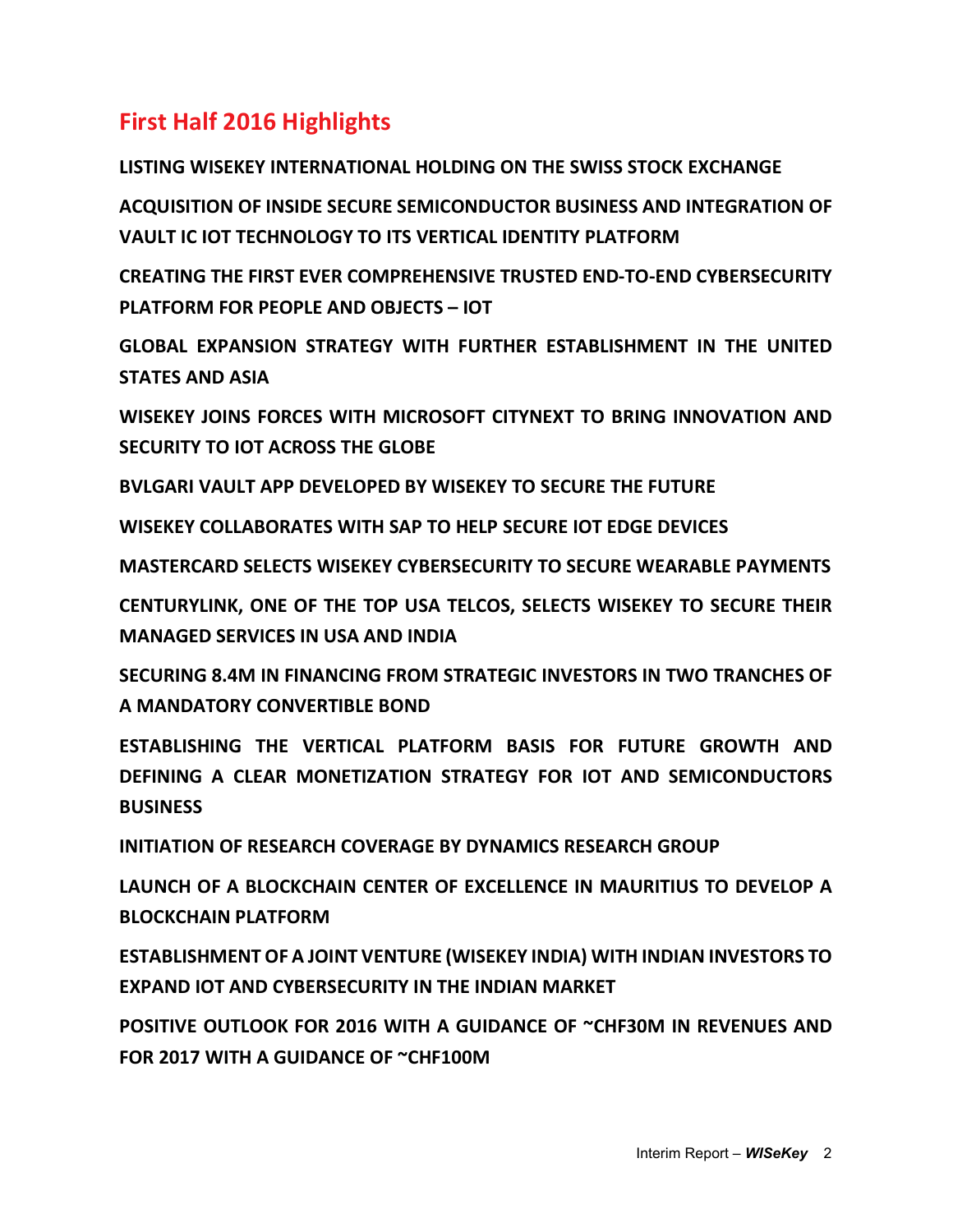## **Letter to Shareholders**

Dear Shareholders,

As previously anticipated the first half of 2016 was a transitional period moving from a private company to a listed company on the SIX Swiss Exchange. The entire resources of the company were allocated to the listing and associated activities.

For the six months to June 30, 2016, we achieved a stand-alone revenue of USD1.3m as well as a proforma revenue of USD17.5m.

Against the backdrop of focalizing all our resources on the listing we have made clear progress on the execution of our 2016–2020 strategy and delivery against our targets. One of our main targets was integrating and aggregating high revenue technologies such as Cybersecurity, RoT/IoT, Blockchain and Identity to complete our offering of a unique Cybersecurity Vertical Platform. We have seen further positive trends using this Vertical Platform with new partnerships signed during the first 6 months of 2016 with MasterCard, CenturyLink, Microsoft, SAP, Bulgari and Hublot with improved revenue generation and geographical coverage.

While we are still in the early stages of our fouryear plan, we are on track against our 2016-2017 targets. Much of the groundwork for acquisitions, future investments in priority markets in each of our technology segments has been done. We have concluded our first acquisition of INSIDESecure Vault IC semiconductors technology and business, offering composite Cybersecurity and IoT solutions to large corporate customers including CISCO. We are well on track to meet our plan of new acquisitions across these businesses by year-end. The acquisition and technology integration of the Vault IC semiconductor business with WISeKey's

unique Root of Trust and Identity technology have created the first ever comprehensive trusted endto-end cybersecurity Vertical Platform for people and objects (IoT). This vertical integration from Vault IC hardware & software, system certification, provisioning and up to management of services will allow WISeKey to deliver the most secure Platform to its customers.

WISeKey's recent agreements should also drive additional revenue growth for the combined company by integrating the Vault IC solution with SAP's industry-leading solutions as announced by both companies, reinforcing the current cybersecurity of SAP HANA, and also via the signed partnerships with Microsoft on City Next and MasterCard on authentication and payment for wearable devices.

WISeKey could generate operational synergies from its expanded offerings and potentially increasing applications in a nascent IoT market via its strategic partnership with CenturyLink. As previously announced, CenturyLink is acting as managed service provider for WISeKey technology in USA and abroad among Nasdaq Top 500 Companies currently using CenturyLink technologies.

WISeKey's vision is to help the world be safer and improve people's lives by protecting their identities, assets and personal data. We're passionate to deliver the best technologies and practices to reach this objective.

We would like to take this opportunity to thank our clients, partners, employees and shareholders for their continued trust in this challenging but yet exciting environment and we are looking forward to deliver sustainable results in the future.

**Carlos Moreira**  *Founder, Chairman of the Board & CEO*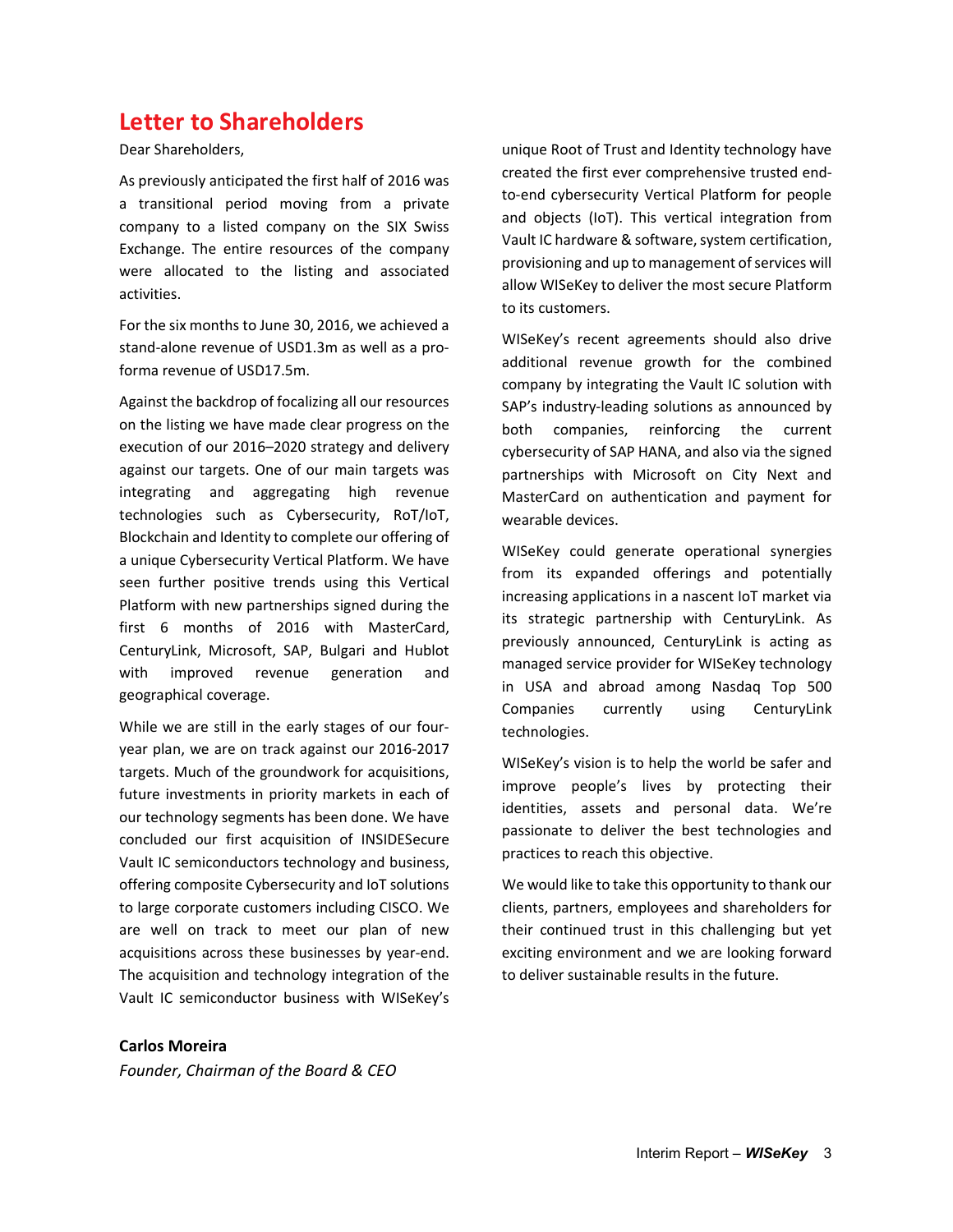# First Half 2016

### **Overview**

WISeKey offers digital security technology in the field of cybersecurity, digital identification and authentication of people and objects. We have developed asymmetric encryption methods based on a root of trust ("Root of Trust") that we believe provide military-grade security to users. Root of Trust is a set of functions in the computing module that is always trusted by the computer's operating system. The Root of Trust serves as separate computing engine controlling the trusted computing platform's cryptographic processor on the desktop, mobile, wearable or IoT device in which it is embedded.

WISeKey's technology ensures secure authenticated digital communication and data transfer between people as well as people and objects, both in relation to mobile and fixed line internet transfers.

Our authentication and identification cybersecurity technology and platform is:

- I. based on a cryptographic rootkey ("Root of Trust") which:
	- i. is embedded in over 2.6 billion desktop browsers, mobile browsers and IoT devices;
	- ii. is owned by the International Organization for Secure Electronic Transactions ("OISTE"), a member of the United Nations' Economic and Social Council ("ECOSOC"), acting as a trusted third party and not-for-profit entity in charge of ensuring that the Root of Trust remains neutral and trusted, and located in Switzerland as an independent, neutral jurisdiction;
	- iii. OISTE has exclusively licensed to us for use and development of technologies and processes based on its exclusive independent trust model;
- II. platform agnostic and compatible with a wide range of internet and mobile applications and operating systems; and
- III. crypto and software-based and tailored to address the key cybersecurity requirements of corporate, retail and government customers in the field of cybersecurity, identification and authentication management.

During any data transfer on the internet the risk of hacking is at its highest, whereas WISeKey's encryption technology achieves an unprecedented "asymmetrical" level providing one of the highest security standards on data transfer. WISeKey's entire offering circles around a technological software platform that we believe ensures secure communication between "A" (a person, a device, an object or an entity) and "B" (a person, a device, an object or an entity) based on an encrypted authentication process that also offers protection against intrusion from the outside.



Exhibit 1: WISeKey protected technological software platform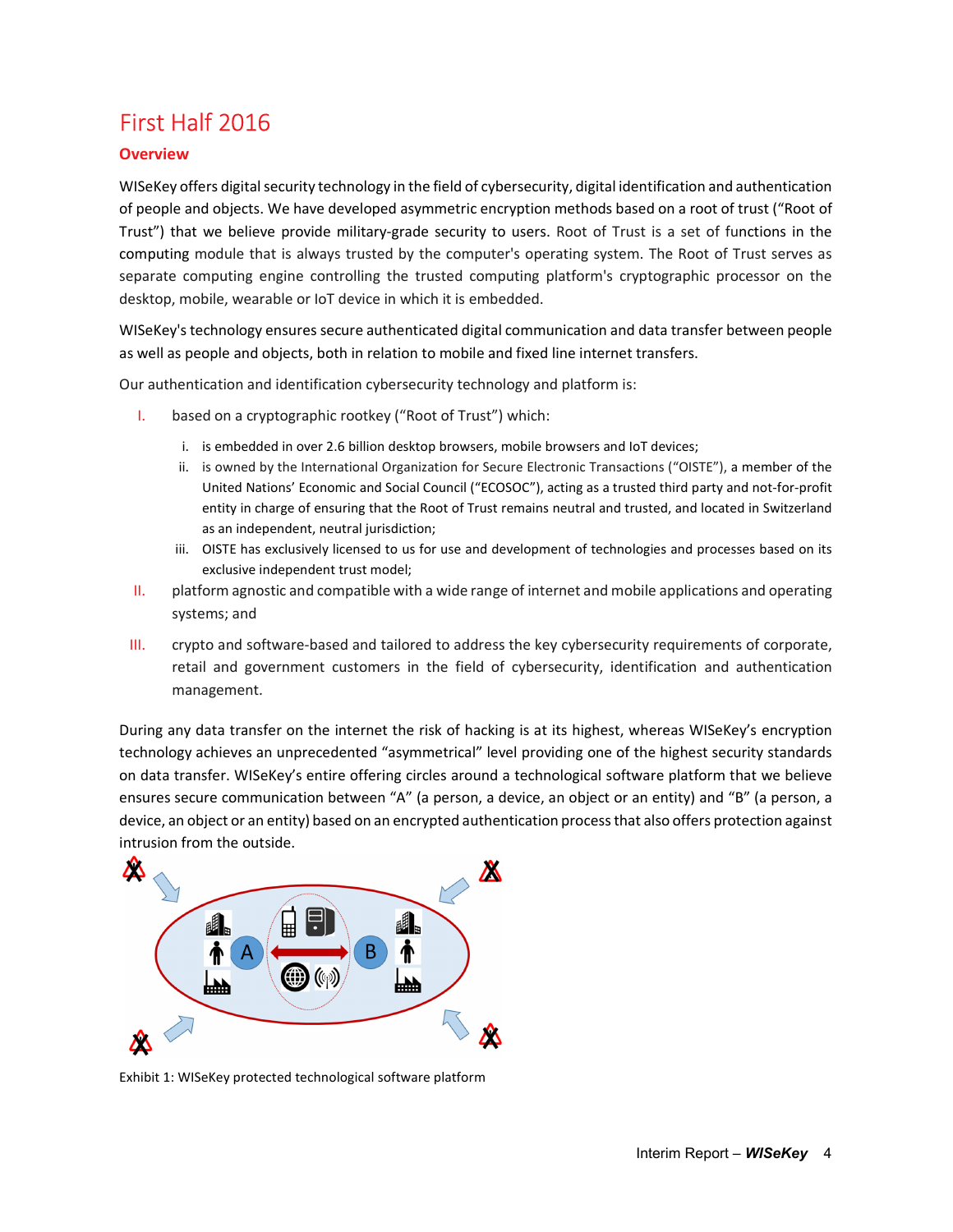## **Acquisition and Integration of Inside Secure/ Vault IC**

WISeKey has concluded the acquisition of the secure Internet of Things integrated circuit solutions and semiconductor business from INSIDESecure, a leader in embedded security solutions for mobile and connected devices.

The acquisition and technology integration of the integrated circuit solutions and semiconductor business with WISeKey's unique Root of Trust and Identity technology have created the first ever comprehensive trusted end-to-end cybersecurity platform for people and objects (IoT). WISeKey cybersecurity will be from now on embedded on the Vault IC hardware & software, system certification, provisioning and up to management of services.

The successful transaction includes the transfer of products, technology, customer agreements, and certain patents from INSIDESecure to WISeKey including the development and sale of secure integrated circuits designed to secure and power the strongly growing IoT market. Additionally, through this transaction, WISeKey will add a team of 70 people in areas of as R&D, sales, marketing and support to its overall staff amounting to a total of over 140 people, including staff in Switzerland, Vietnam, USA, Japan, Taiwan and Singapore, providing WISeKey a global reach.



Exhibit 2: Overview of INSIDE Secure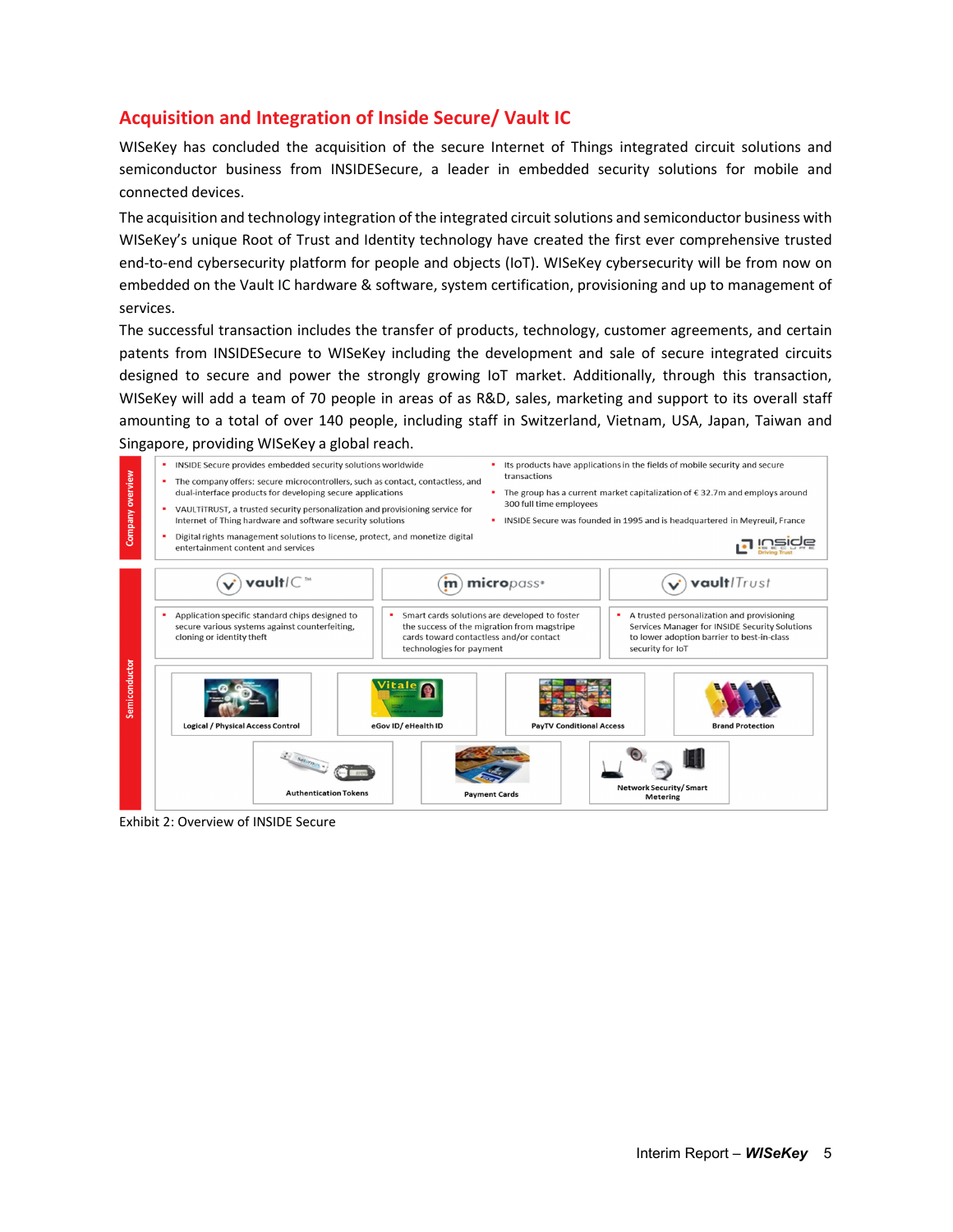These revenues are generated through the sales of secure microcontrollers to a portfolio of more than 100 customers (the top 20 of these customers are representing more than 80% of the revenues) all of them having in common to demand the highest level of resistance to cybersecurity attacks. Among our customers we can list world leaders each in their domain: CISCO , GEMALTO, LANDIS+GYR, HID, KABA, OBERTHUR.

In addition to the sales of chips, we have developed industrial tools that allow the injection of keys and certificates into each chip (also called chip "personalization") on behalf of our customers. Combined with the Root of Trust and the Certificates Management Services platform of WISeKey, we are now in a position to provide our customers with the 1st root-to-chip platform that simplifies their supply chain, optimize their cost with no concession on the security level that their market is demanding.

The acquisition allows WISeKey to generate strong sales in new areas such as chip based IoT, anticounterfeiting, brand protection, EMV payment card and secure access to building IT equipment. Of note, the business acquired from INSIDE Secure is expected to generate revenue (pro forma unaudited) of US\$34 million in 2016 and generated approximately (pro forma unaudited) US\$33 million revenue in 2015.

This acquisition, will provide synergistic cross-selling opportunities for the combined company specifically:

- I. WISeKey will be able to offer its existing platform to over 100 INSIDE Secure clients including world leaders in IT infrastructure, smart metering, Authentication & Software monetization token, connected door lock, Access control badge which are already using the chips to secure their hardware, while the integrated circuit solutions and semiconductor technology acquired from INSIDE Secure will be offered to WISeKey's current clients such as watch manufacturers.
- II. WISeKey's recent agreements should also drive additional revenue growth for the combined company by integrating the Vault IC solution with SAP's industry-leading solutions as announced by both companies, reinforcing the current cybersecurity of SAP HANA, and also via the signed partnerships with Microsoft on CityNext and MasterCard on authentication and payment for wearable devices.
- III. WISeKey could generate operational synergies from its expanded offerings and potentially increasing applications in a nascent IoT market via its strategic partnership with CenturyLink. As previously announced, CenturyLink is acting as managed service provider for WISeKey technology in USA and abroad among Nasdaq top 500 companies currently using CenturyLink technologies.

WISeKey's Swiss based cryptographic RootKey brings the highest level of neutrality that opens new client acquisition streams specifically in the IoT and Industrial Internet markets requiring large deployment of trusted Digital Identities.

INSIDE Secure has received CHF2 million in cash (net of transferred cash) together with a convertible loan note redeemable into WISeKey International Holding Ltd Class B listed shares for an amount of CHF11 million.

## **Latest Partnership Announcements**

#### **WISeKey and SAP collaborate on IoT Security**

The collaboration aims to allow the integration of WISeKey's managed cryptographic Root of Trust to secure the IoT Edge Device with leveraging the SAP HANA® Cloud Platform for the Internet of Things (IoT). Providing increased security of IoT devices when companies connect their devices to SAP solutions. Companies and consumers can realize value and enable monetization when they can certify that they are receiving authenticated and secure sensor data, gain insight from it and propose appropriate actions as needed. The partnership will see an integration of WISeKey's Managed Cryptographic Root of Trust (RoT) secure IoT Edge devices and the SAP HANA cloud IoT platform.

WISeKey's Managed Cryptographic RoT works as a common trust anchor that is recognizable both to applications and operating systems. The RoT already enables confident and secure online transactions. By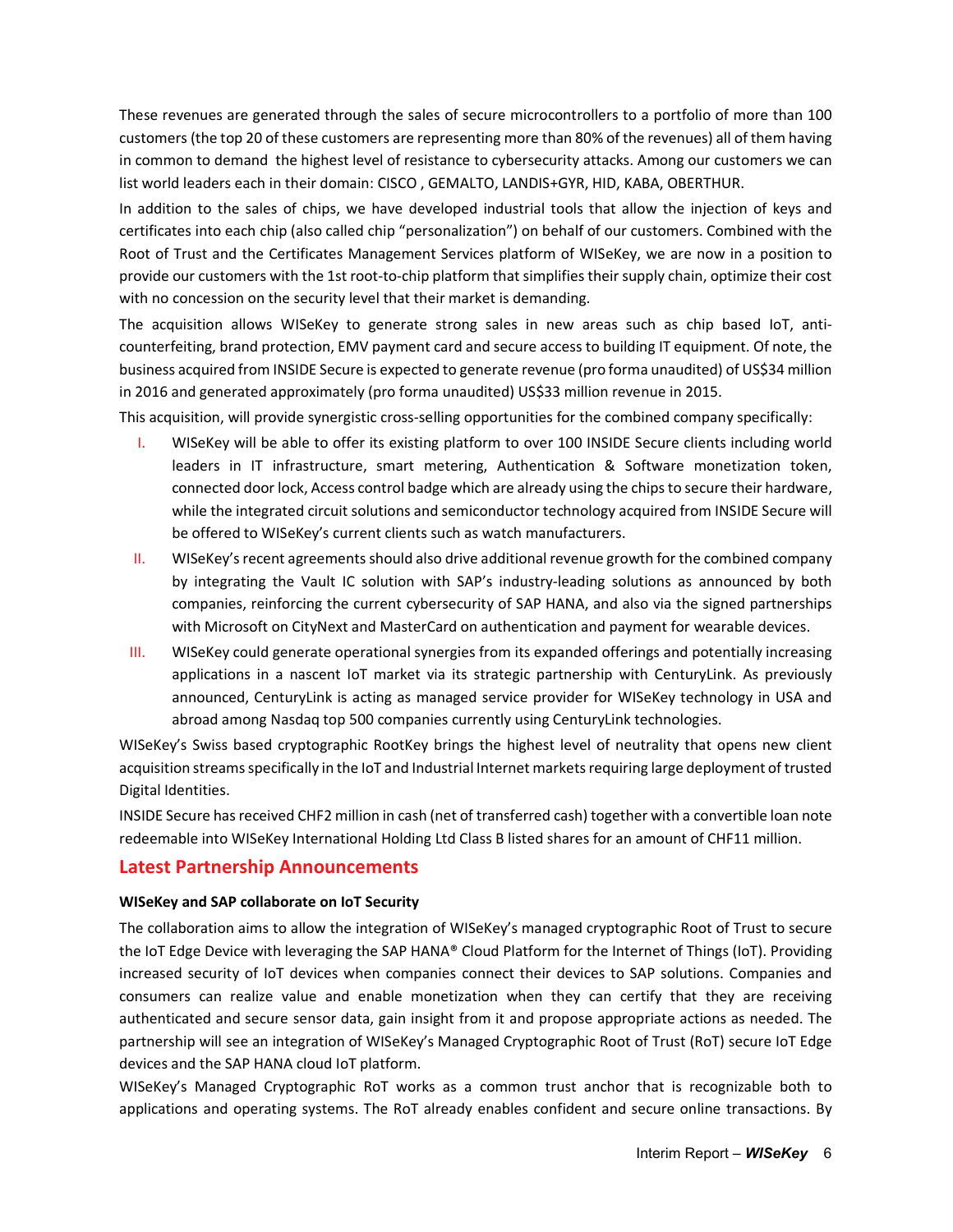embedding the RoT onto an IoT device, the same confidence can be achieved for interactions between devices on the IoT using the SAP HANA platform.

The Revenue Model linked to this partnership is two folded:

- I. For SAP customers deploying a private, on-premises, deployment, WISeKey will deploy the IoT components also on-premises, using an enterprise licensing model based on the project volume.
- II. For SAP customers using the HANA Cloud offering, a mark-up to the SAP monthly fees will be added to include the use of WISeKey's technology as part of the cloud subscription.

The wealth of information generated by sensors and devices on the IoT will only be effective if it can be trusted, which is why companies such as WISeKey and SAP are putting so much effort into their IoT security and are now collaborating. Securing data communications from edge devices to the SAP HANA Cloud Platform for the IoT and SAP solutions for the IoT is a prerequisite for any bi-directional enterprise IoT use case.

The SAP Hana platform has gained wide industry acceptance, therefore WISeKey can offer its solution to secure IoT edge devices in industry-leading companies globally.

### **CenturyLink**

In September 2015, WISeKey opened an office in the Silicon Valley and signed a reseller agreement with CenturyLink, a global communications, hosting, cloud and IT services company, wherein CenturyLink agreed to integrate WISeKey MPKI solutions with its offering and selling it to major global companies and US government agencies. The combined offering will provide CenturyLink's customers with a comprehensive cybersecurity solution for their managed security needs.

With the new partnership with CenturyLink, WISeKey is able to provide its technology to Top 500 companies in the US via an MPKI platform designed to meet the requirements of clients that do not wish to host their certification authority within their own data center. CenturyLink provides the infrastructure, while WISeKey provides the technology.

WISeKey's cybersecurity solutions complement CenturyLink's Managed Security ServicesSuite, a recently enhanced platform that leverages security events, advanced event management technologies and customized tools and algorithms to provide fully managed security services, including incident-response capabilities.

CenturyLink's teams are equipped with managed security services expertise and hosting capabilities in many geographical areas, making them very well suited to support businesses and provide them with the attention they need.

WISeKey is currently jointly engaged with CenturyLink on a number of smart city and IOT projects and closure of some of these projects is expected in the next six months. Furthermore, CenturyLink has a few internal IOT projects that it is considering integrating WISeKey's technology in. The revenue we generate from our relationship with CenturyLink will consists of the following:

- I. WISeKey technology and ICs that CenturyLink resells to its customers.
- II. CenturyLink's purchase and use of WISeKey technology and ICs for its internal IOT projects.

Recent cybersecurity violations have woken many governments up to the reality of cyberspace and how it is challenging the traditional conception of Digital Identification for the citizens and cyber sovereignty. With identifications and data being stored virtually anywhere in the world and government employees and citizens using information technology systems that are hosted and operated from anywhere – even outside of their jurisdiction – the expected sovereign rights over identifications, data and communications are frequently lost accelerating the current cyber security violations. CenturyLink is specialized in managed services and the main approach for this collaboration, regarding the Business Model, is the digital certification to become part of CenturyLink's Managed Services portfolio, under a shared-revenue model.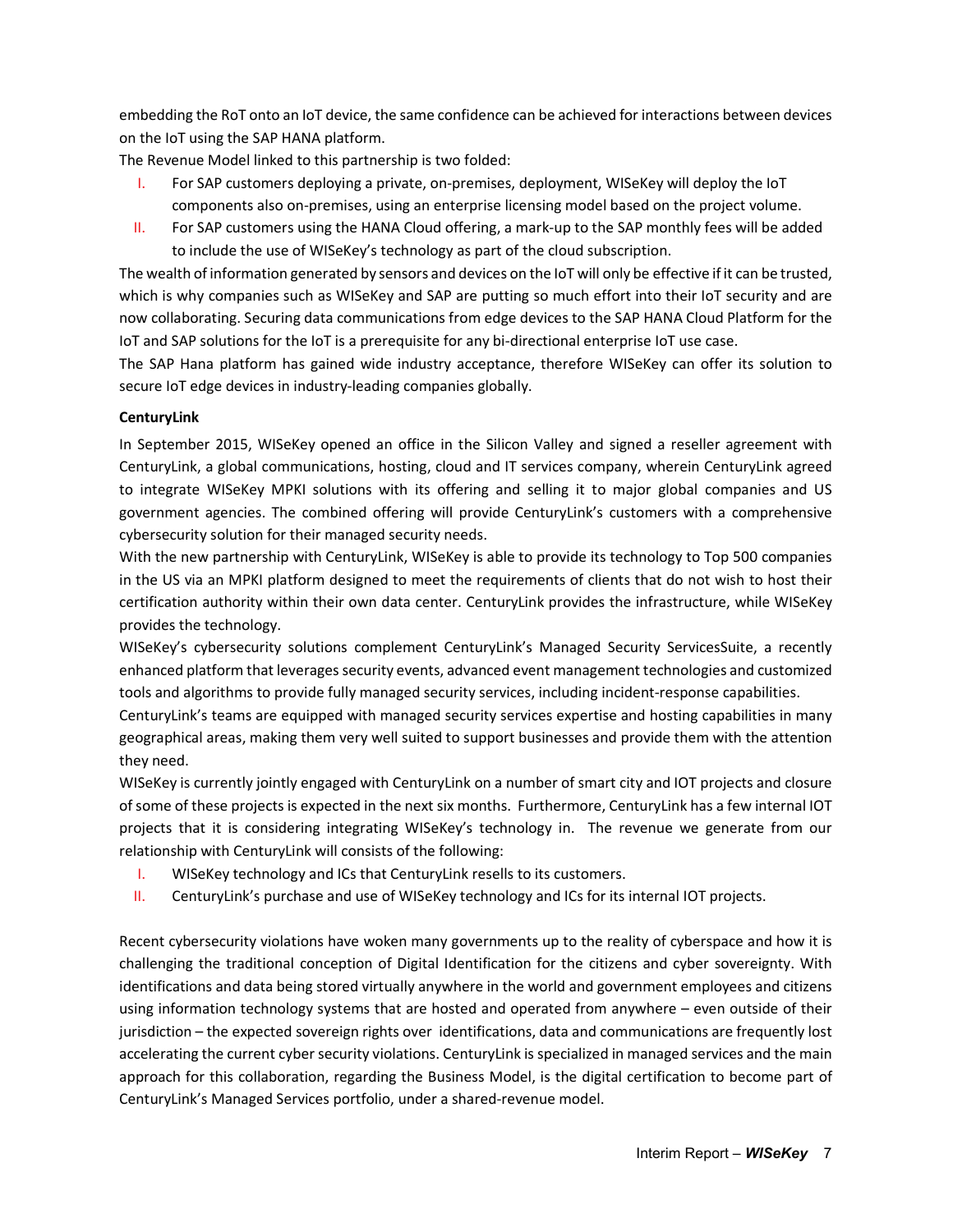#### **MasterCard**

In the first quarter of 2016, WISeKey signed a new partnership with MasterCard. The partnership adds new devices and brands to ongoing MasterCard programs to bring payments to any consumer gadget, accessory or wearable – from fitness bands to refrigerators. With the companies' shared commitment to advance payments security in both the physical and digital worlds, MasterCard will integrate its payments technology with WISeKey's Cryptographic Root of Trust for IoT and NFC Trusted© technology solutions. This partnership is now further leveraged by the acquisition of INSIDE Secure Vault IC and using their NFC Trusted© chip with providing consumers the freedom to securely shop and pay using their favorite watch or wearable.

The revenue model from the MasterCard partnership will consist of the following:

- I. Upfront NRE (Non-Recurring Engineering) fee for the set-up of the wearable payment infrastructure for each brand
- II. The sale of chips for the wearable device
- III. Recurring fees for the programming, provisioning, activation and service of the wearable device

#### **Microsoft**

Providing smart cities with a scalable, easily manageable object identity management and security solution when connecting to Microsoft Azure and other Microsoft-based platforms. The Managed WISeKey Root of Trust (RoT) serves as a common trust anchor, which is recognized by operating systems (OS) and applications to ensure the authenticity, confidentiality and integrity of on-line transactions. With the Cryptographic Ro embedded on a device, provided by WISeKey as a hardware Secure Element or a software Certificate, the IoT product manufacturers can protect the devices and secure the interactions among and between objects and people.

The Revenue Model for Microsoft is equivalent to the options described for SAP, depending on the customer's deployment of a private set-up or the Azure Cloud offering.

#### **Bulgari Vault APP**

In May, WISeKey launched the so-called BVLGARI VAULT: a mobile app for secure storage of all kinds of personal data. The application is a customized version of WISeKey's top ranking application WISeID, featuring unique BVLGARI layout, colors and design, and can be downloaded from Google Store and the Apple App Store.

Bvlgari is the only luxury brand to connect the world of high added value luxury products with the digital reality of today. This feature makes it possible that paying in a store, opening a car or house and many more things that require each a device on their own, can be controlled over the watch. More important than the debate around so-called connected "wrist objects", the true main issue that technological evolution applied to watches will need to address in the future is that of the protection of digital data and its total security. In its own inimitable manner, outside existing norms and prevailing conformism, Bvlgari with the BVLGARI Vault has taken a first step to bridge the gap between BVLGARI's world of craftsmanship and the digital world of BVLGARI clients and brand lovers.

The intuitive functioning of the application enables users to secure their data with ease. As soon as the information is uploaded to the application, it is instantly encrypted thanks to a highly advanced technology developed by WISeKey. The user can also archive and synchronize data on a "cloud", which is then physically stored in a bunker buried in the Swiss Alps. This 21st century application is intended for a broad range of users, since it is fully public and consequently open to all. Nonetheless, the BVLGARI VAULT also naturally targets a more select circle of consumers: clients and fans of the Maison who will in the future discover personalized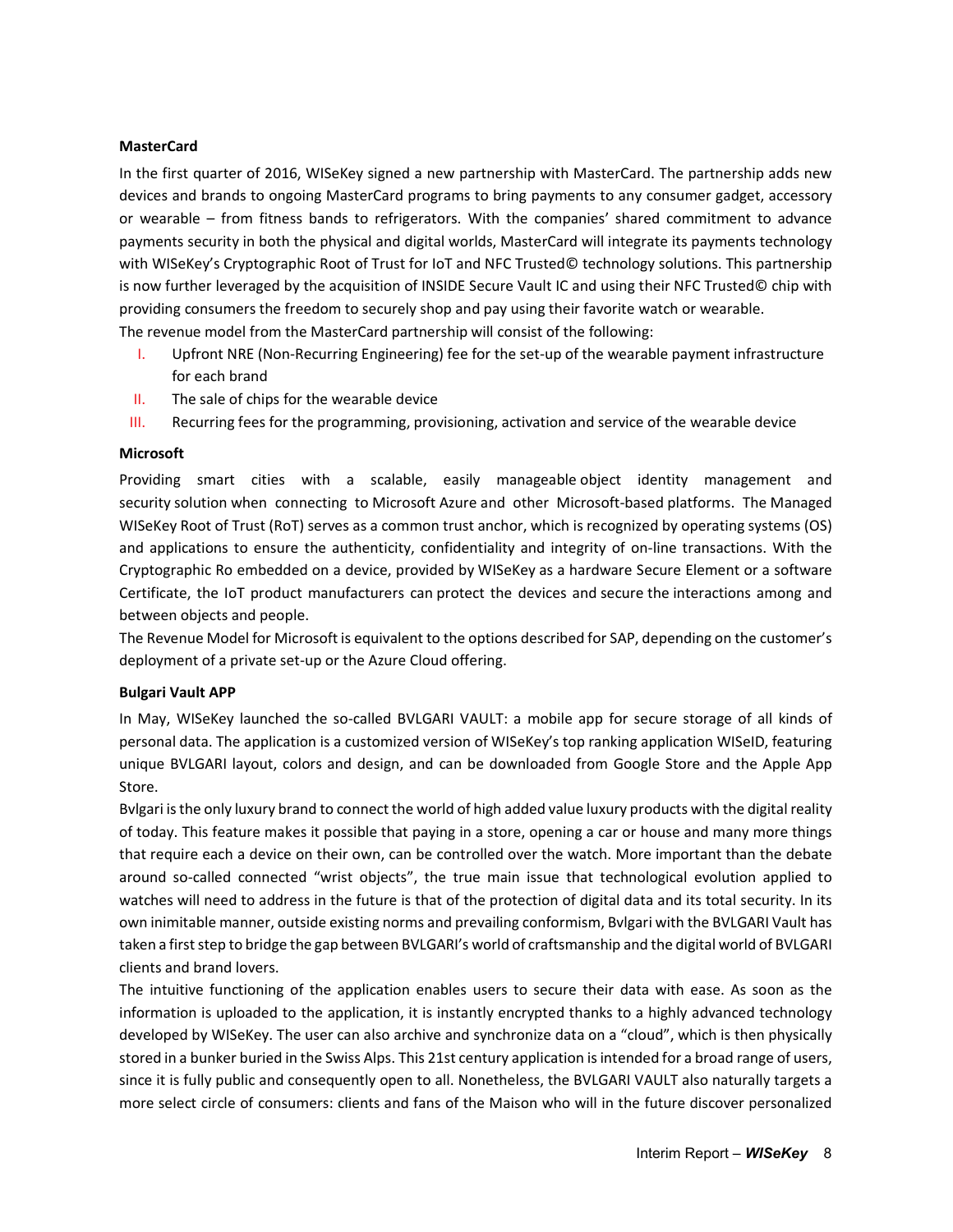services directly related to the brand and its services and products which may include after-sales related services, certificate of authenticity, activation of the warranty, etc.

WISeKey has pushed the development of its concept to an extremely high level by expanding the access keys to the Vault through various fields which may be combined for additional security: the use of a password but also through fingerprint recognition, facial recognition as well as a four-point gesture connection to link together via the touch screen of a mobile phone.

In terms of revenue generation, BVLGARI VAULT will have 1.5 million subscribers in 2017 who subscribed the App for EUR 49.99 p.a. per vault and WISeKey gets commissioned 60% of that amount generating a total revenue between CHF10m and CHF20m in 2017. Bvlgari plans to gradually expand the services on the Bvlgari Vault app and increase its Average Revenue per User (ARPU). With respect to the BVLGARI Magnesium watch, WISeKey expects to earn CHF26 per unit for 250,000 watches.

#### **Hublot extend and Favre-Leuba engage**

WISeKey is working together with Hublot since 2010 and the brand is contently extending renewing the WiseAuthentic contract. Last year WISeKey moved from the initial contact technology to the NFCTrusted technology (contact less) providing a totally new customer experience having the capability to validate the authenticity of their watches with a WiseAuthentic mobile phone application. In July 2016 they renewed and extended the contract for the next 18 months of production for a value of CHF 924K. Further, Favre-Leuba decided to go for WiseAuthentic to protect their goods against counterfeiting and monitor their sellout transaction for starting with a limited production for CHF 126K.

#### **Launch of a BlockChain Center of Excellence in Mauritius to Develop a Blockchain Platform**

WISeKey will work with experts from industry, government, and academia to address businesses' most relevant blockchain developments with practical, standards-based solutions using available blockchain technologies. This dedicated center of excellence will conduct research, rapid pilot prototyping, co-creation of use cases and IP creation on blockchain technology and platforms. The Mauritius BlockChain Centre of Excellence will recommend a National Blockchain platform to facilitate enterprises to swiftly adopt and onboard blockchain based solutions and services.

The Mauritius Blockchain Center of Excellence will help to position the country as a key and active player in the blockchain space. It will provide access to both policy, technical and business expertise around blockchain. WISeKey will be cooperating with local companies participating at the center on building points of view, proof of concepts, policies, educational materials including addressing all the distributed ledger capabilities across different blockchain schemes (public, consortium and private), with industry verticalization and domain specialization (IoT, transactions, messaging, etc.).

### **Three Major IoT Monetization Strategies**

In the first half of 2016, WISeKey further developed it three major pillars how to monetize any activity on the Internet of Things since most major providers do not have a clear monetization strategy for IoT yet. The IoT space is one of the biggest business areas of the further – by 2017, 90 million people will live in smart homes and by 2020, there will be 50 billion connected devices – it is crucial to have a clear strategy outlined on how to earn revenue from WISeKey's involvement in the IoT.

#### **WISeKey Root of Trust**

By creating the first ever trusted IoT branded platform, IoT devices would be able to organize themselves into trusted, closed networks based on mutual recognition of trust, identity and integrity. With the WISeKey trusted platform architecture, IoT devices that cannot provide a recognized identity and a valid integrity report are unable to communicate with devices that are part of the trusted closed community. Adding INSIDE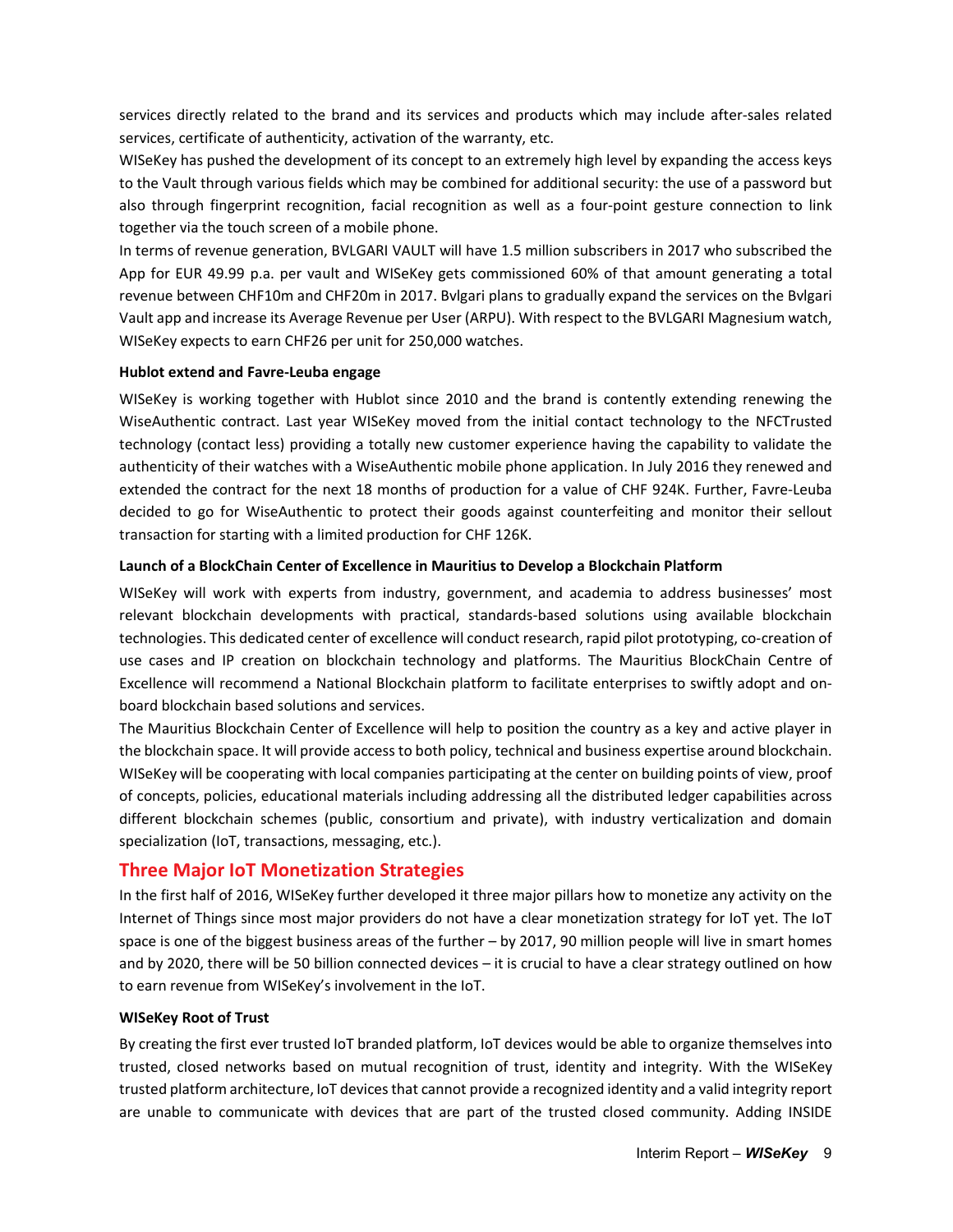Secure's offering allows WISeKey's cryptographic Root of Trust ("RoT") to add digital certificates on their integrated circuits designed by the company at the hardware level to encrypt the communication and authenticate the devices, allowing WISeKey to have a complete end-to-end cybersecurity trust platform for IoT. Further clients include Microsoft, CenturyLink, Kaspersky, SAP and MasterCard and the revenue model going-forward is that the company gets paid a royalty for every ID in/out of the Cloud Platform.

#### **WISeKey Trusted IoT Microprocessors**

Via the acquisition of Vault IC WISeKey can now enter this IoT Chip space as the smartphone era is coming to an end and the future key growth driver in hardware will be the Internet of Things trusted chips. Over the next decade, this industry will churn out tens of billions of connected chips and sensor devices. These will be used in every corner of the world — from highways to arteries — to gather new insights to help us live and work better. This chapter will reshape the technology hardware industry in profound ways, and even reverse many of the changes brought about by the smartphone era. To understand how profound this shift could be, it's important to know how past markets have shaped the way computers are built. The company has recently started a collaboration initiative with Lenovo to provide its RoT technology to Lenovo IoT devices, allowing Lenovo IoT to add asymmetric keys and digital certificates using the new WISeKey Vault IC chips at the hardware level to encrypt the communication and authenticate devices.

WISeKey generates revenue (CHF35m in 2017) selling these trusted IoT chips with upside potential as WISeKey scales the platform with signed partners (SAP, Microsoft, MasterCard, Samsung and CenturyLink).

#### **WISeKey IoT Payment Services**

WISeKey will benefit from payment services companies moving to the Internet of Things. Corporations such as MasterCard, Visa, and American Express are highly exposed to shift to the IoT as they are poised to make major gains through increased non-cash transactions and greater access to data. The incorporation of Internet capability into more devices, such as the partnership between BVLGARI and WISeKey will increase payment end points that allow payment services companies earn fees. Users will be able to add their credit or debit card information to our secure chip that can be used to make purchases.

WISeKey business model in this area is to commission the payment provider for each payment that is done with one of the devices that has a WISeKey chip. As credit cards and debit cards will be obsolete, WISeKey is the first player in the market to ease on payment while protecting the consumer's data on the highest level possible.

## **Major Differentiation – The Vertical Cybersecurity Platform**

The WISeKey/OISTE Root of Trust (RoT) serves as a common trust anchor, which is recognized by a device's operating system (OS) and applications, to ensure the authenticity, confidentiality and integrity of online transactions. With the Cryptographic RoT embedded in the device, the IoT product manufacturers can use code-signing certificates and a cloud-based signature-as-a-service to secure interactions among objects and between objects and people. The integration of INSIDE Secure allows a compact, cost-effective design that enables the company to create IoT chips and NFC (Near Field Communication) tags small enough to be available in a variety of form factors to accommodate the shape of various IoT products.

The combination of WISeKey and INSIDE Secure's semiconductor business created a comprehensive cybersecurity trusted platform with complete vertical integration in combining hardware, cryptography, and software. Importantly, the purchase raises WISeKey's positioning as a cybersecurity IoT player, and to date such a combination (SAP, WISeKey, and INSIDE Secure) that has such broad potential in an emerging IoT environment, has not been unveiled yet. WISeKey's Swiss-based neutrality stands tall against all those markets that choose not to be involved with all other trusted root web security companies of U.S. domain. And to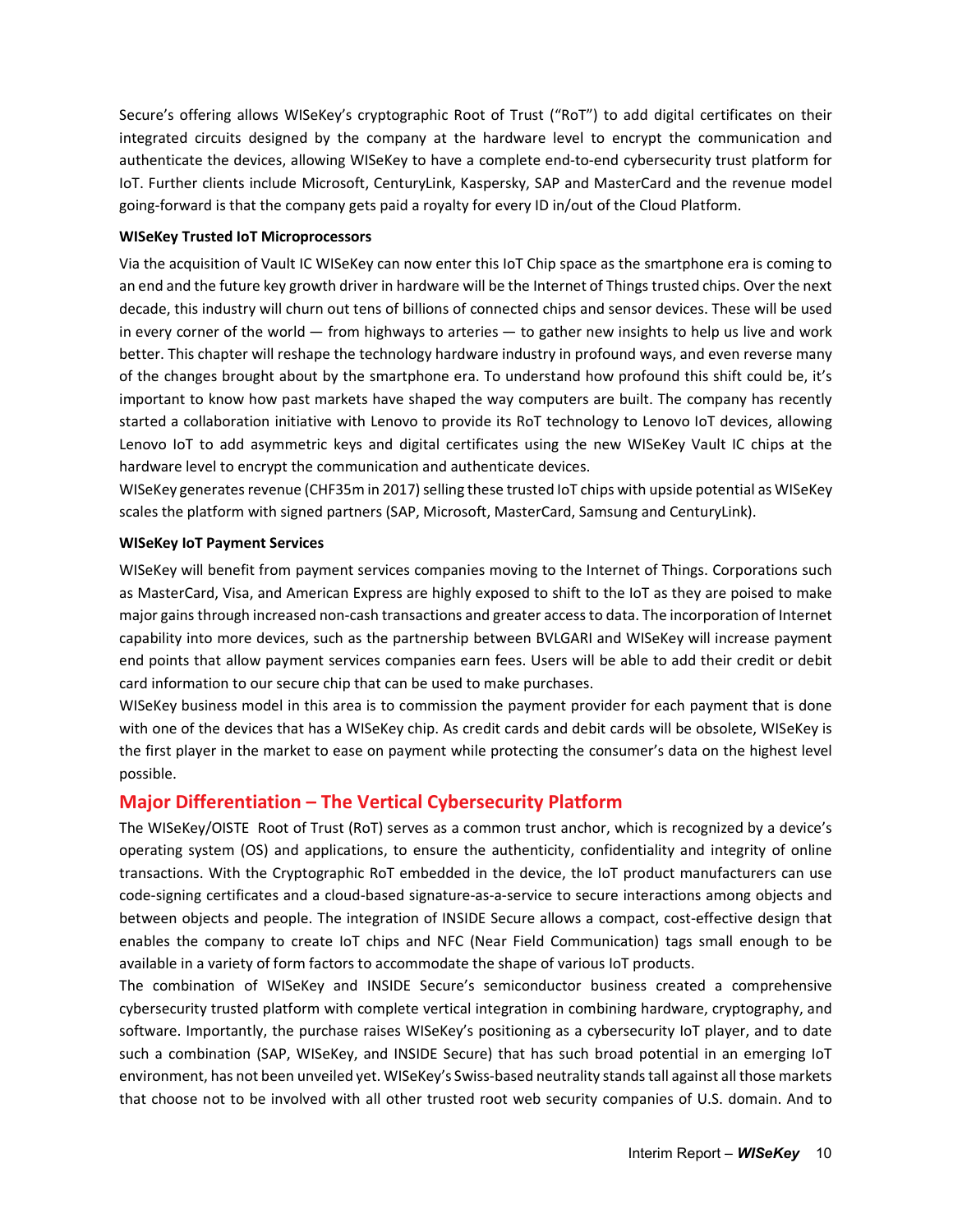further strengthen this position, WISeKey created to classes of shares before the listing to prevent any hostile take-over from Chinese or US-based companies that would destroy such unique market positioning. Further with all recent partnerships, WISeKey now has a broad global footprint providing further leverage to the INSIDE Secure's technology that can be embedded in semiconductor firm ware, updated over the air, and grow to include WISeKey's security capability.

Even more, the massive deployment of WISeKey's RoT now embedded in around 2.6 billion devices worldwide benefitting from the strong cryptographic capabilities to operate on induced power, allowing to be deployed in all sorts of IoT products. The elliptic curve of asymmetric cryptography this system uses offers the strongest protection available to, for example, combat counterfeiters.

WISeKey's cryptographic RoT and INSIDE Secure's technology enable these wearable devices to connect safely and make secure payments and other transactions, providing an established standard that empowers IoT devices to be identifiable with digital identities and evaluate themselves and each other via a trusted platform and/or block chains before agreeing to establish a telecommunications session.

This ability to authenticate and remotely manage millions of networked, automated devices and equipment is becoming pervasive − from the factory floor to the hospital operating room to the residential home. WISeKey is therefore a unique company, in a safe and neutral market environment combined with the ability to deploy chips − everywhere, from refrigerators, watches, wearables to wine bottles, everything is connecting and communicating via the Internet and needs secure and especially non hackable soft- and hardware.

## **Outlook/ Guidance**

#### **Further ongoing global expansion**

In the fourth quarter of 2016, WISeKey pursues to enter new markets such as India with new and strong partners. The intention is the marketing and sale of WISeKey Vertical Platform and branded services and technologies in the area of ROOTkey Generation, cryptography, IoT security, PKI, Digital Identification Technologies, anti-counterfeiting, Smart Watches and Wearable, Secure Payment, Semiconductors, secure data centers and cloud computing technologies and secure electronic transactions and other WISeKey products and services within the new territory. Further the implementation of a disruptive approach to consolidate the digital identification market is one of the key targets of the joint venture. This will include enabling seamless and secure online transaction processes for the installed and growing base of mobile phone Internet of Things and mobile phone users as well as other networked devices. This expansion strategy is used to integrate WISeKey technologies and professional services into the relevant national infrastructure backbone allowing the relevant jurisdiction and specifically designated private entities to conduct trusted transactions under the WISeKey Root of Trust and technology model and services offering.

Additionally WISeKey reached an agreement on 29th of September that would result in the localization of WISeKey's Cybersecurity Platform in India to serve several markets such as IoT, Cybersecurity and Authentication of objects. This will grant Indian customers – both individuals and organizations – trusted identities for IoT objects and mobiles, enabling them to complete secure online transactions with confidence, trust the identities of others, and the identities of the IoT infrastructure on which the transactions run via localized Root of Trust to serve the Indian Ecosystem. Some of the segments that will benefit from the WISeKey platform are telecom, manufacturing and retail including e-commerce.

In the medical sector, WISeKey is currently working in close relationship with several big Swiss pharmaceutical companies to deploy their secure chips in pharmaceutical products to prevent counterfeiting. This is also a very high volume business with medium margins, but easy to entry for us since the NFC chips are programmed similar to our other high volume businesses.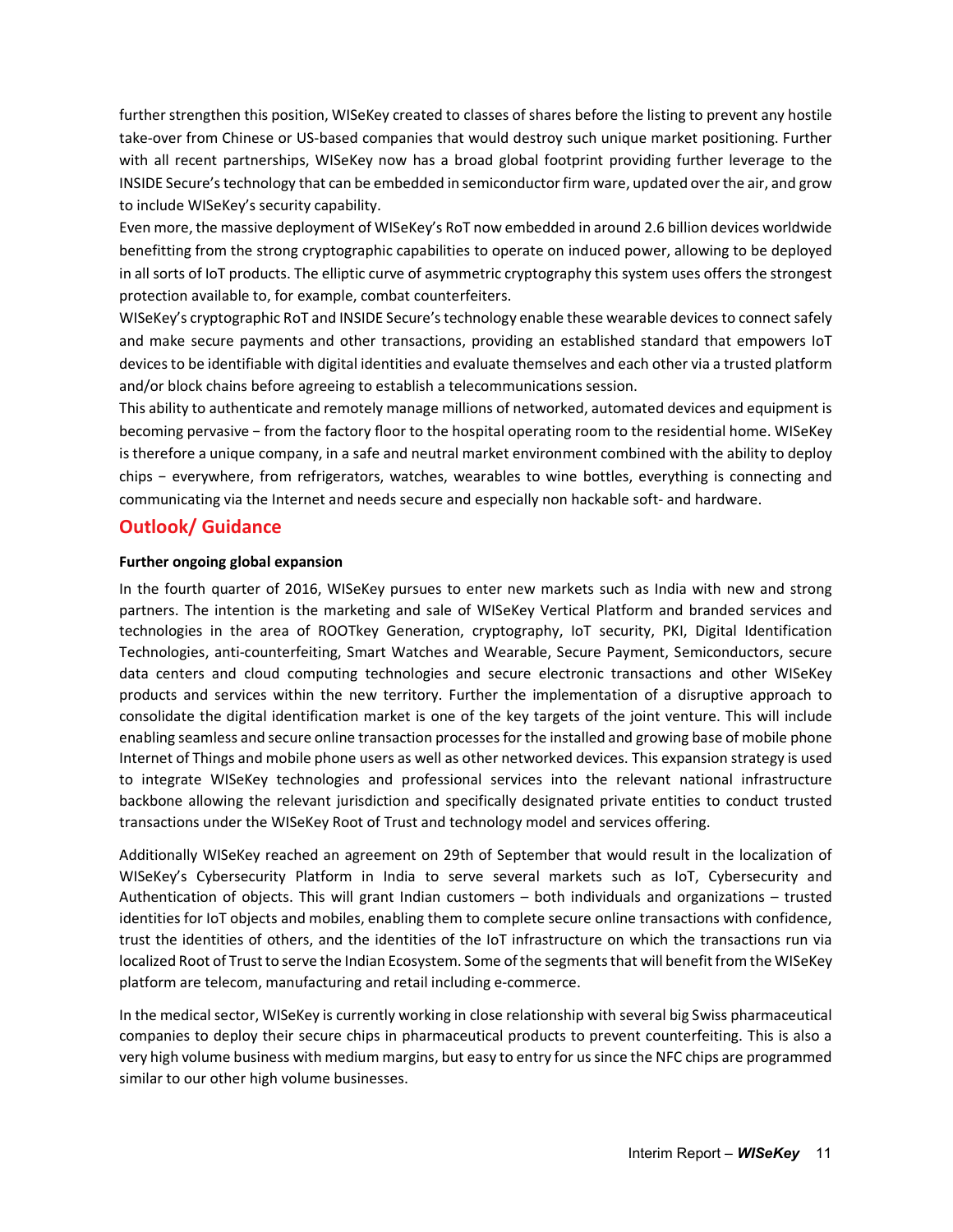#### **CH15m stand-alone revenue and CHF30m pro-forma**

WISeKey has secured a significant portion of near-term projected revenues with accounts such as MasterCard, CenturyLink, Bvlgari, SAP and Samsung. The future looks promising as the company is on its way to become a vertically integrated cybersecurity platform providing chip-to-root solutions to the customers. WISeKey plans to achieve this by making strategic acquisitions in various verticals and being able to cross-sell its wide range of product offerings. Going forward, sales to grow exponentially in FY2016 to around CHF29m pro-forma and CHF15m on a stand-alone basis. The bulk of the projected revenue thus evolves from mobile security and IoT solutions, benefitting from the strategic partnerships to develop and market products and solutions with large organizations. The most significant growth areas will thus be to provide cybersecurity and secure chip technology to IoT solutions (e.g. for industrial utilities), identity management solutions on mobile devices and mobile security for electronic payment services.

#### **Synergistic partnerships and strategic acquisitions**

Since the listing in March 2016, and with its wide perception, the company has been a platform for further acquisition of companies who can monetize their business model on their own and who need to be integrated in WISeKey's holistic platform to generate revenue. Moreover, if the opportunities arise, the company intends to scale through acquisitions and carve-outs in order to reduce the time it takes to bring updated and new products to market and expand the reach of the WISeKey cybersecurity platform. All this will require deploying further high outlays, thereby expanding the company's capacities and international footprint.

In Q4 2016/ Q1 2017 WISeKey intends to further expand its North American footprint with collaborations and expanding its supply chain for the IoT. Especially the outsourcing for microelectronics in combination with WISeKey's RoT seems to look like a compelling business case in North America. Further collaborations with other security service companies are expected, including in Asia (particularly India and China), to expand WISeKey's global reach.

The past few years have been transitional years for WISeKey, but we are looking strong into the future, having organically and strategically built up an incomparable vertical platform in cybersecurity.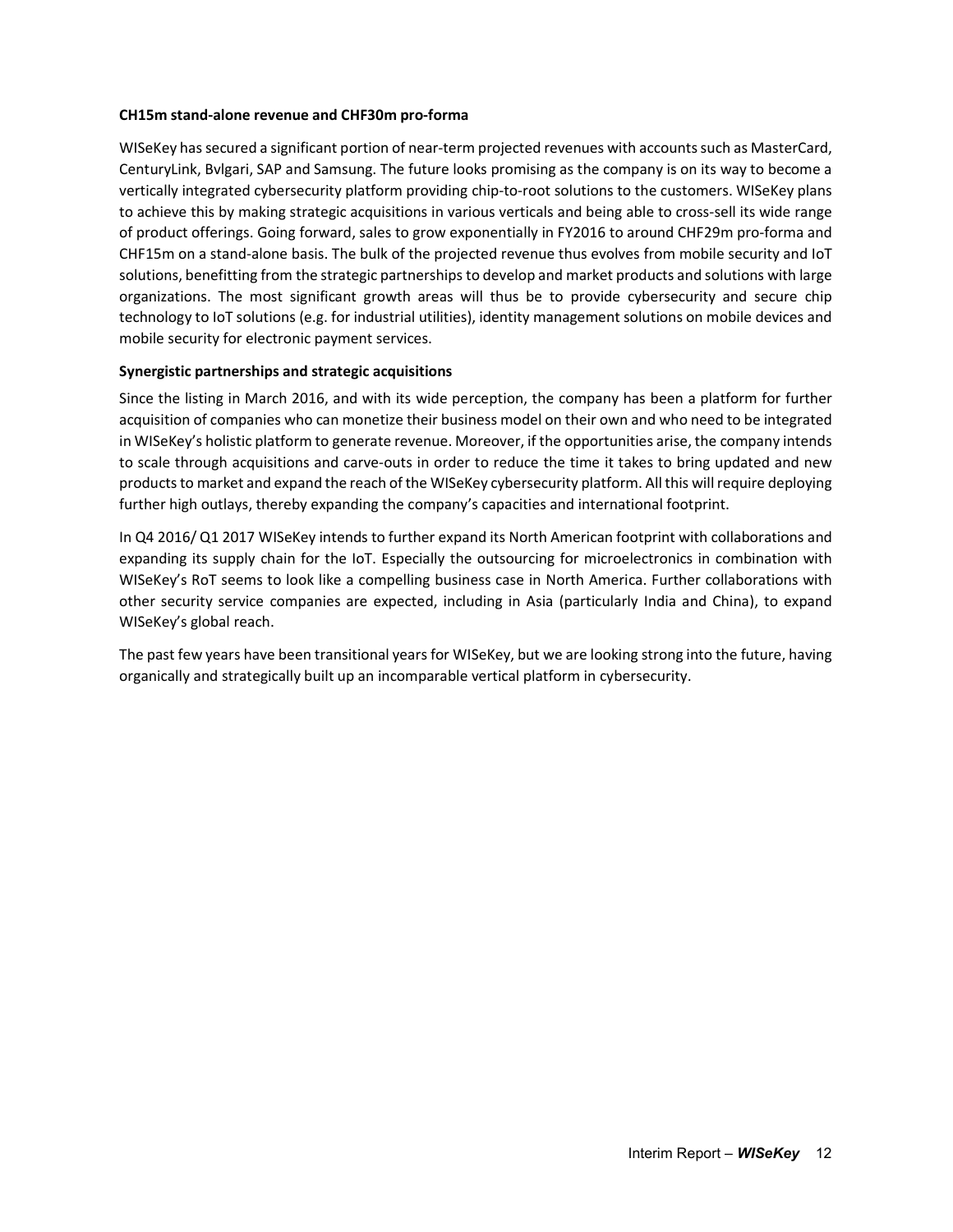Unaudited Consolidated Interim Financial Statements of WISeKey International Holding AG for the six months ended 30 June 2016 and 2015

## **Consolidated Statements of Comprehensive Loss**

| In USD                                                  | Six months ended June 30, |             |  |  |
|---------------------------------------------------------|---------------------------|-------------|--|--|
|                                                         | 2016                      | 2015        |  |  |
|                                                         | unaudited                 | unaudited   |  |  |
| Revenues                                                | 1'276'161                 | 1'450'402   |  |  |
| Cost of sales                                           | (533'282)                 | (867'764)   |  |  |
| <b>Gross profit</b>                                     | 742'879                   | 583'005     |  |  |
| Research and development                                | (109'773)                 | (520'101)   |  |  |
| General and administrative                              | (37'558'416)              | (3'987'327) |  |  |
| Sales and marketing                                     | (90'613)                  | (1'075'791) |  |  |
| Loss on impairment                                      | (19'154)                  |             |  |  |
| Loss from operations                                    | (37'035'077)              | (5'000'214) |  |  |
| Interest income                                         | 13'650                    |             |  |  |
| Interest expenses                                       | (7'871)                   | (41'012)    |  |  |
| Other income (expenses), net                            | (37'303)                  | 121'932     |  |  |
| Loss on investments in associated companies             | (92'130)                  |             |  |  |
| Income before taxes                                     | (37'304'891)              | (4'919'294) |  |  |
| Income taxes                                            | (47'133)                  | (300)       |  |  |
| <b>Net loss</b>                                         | (37'351'924)              | (4'643'274) |  |  |
| Net foreign currency translation adjustments            | 424'561                   | (54'852)    |  |  |
| Pension adjustment                                      | (302'777)                 | (251'290)   |  |  |
| Other comprehensive income (loss), net                  | 121'784                   | (306'142)   |  |  |
| Other comprehensive loss                                | (37'157'080)              | (5'225'736) |  |  |
| Weighted average number of outstanding shares (basic)   | 23,320,540                | 80'723'398  |  |  |
| Weighted average number of outstanding shares (diluted) | 23,603,919                | 80'732'398  |  |  |
| Basic loss per share                                    | (1.59)                    | (0.06)      |  |  |
| Diluted loss per share                                  | (1.57)                    | (0.06)      |  |  |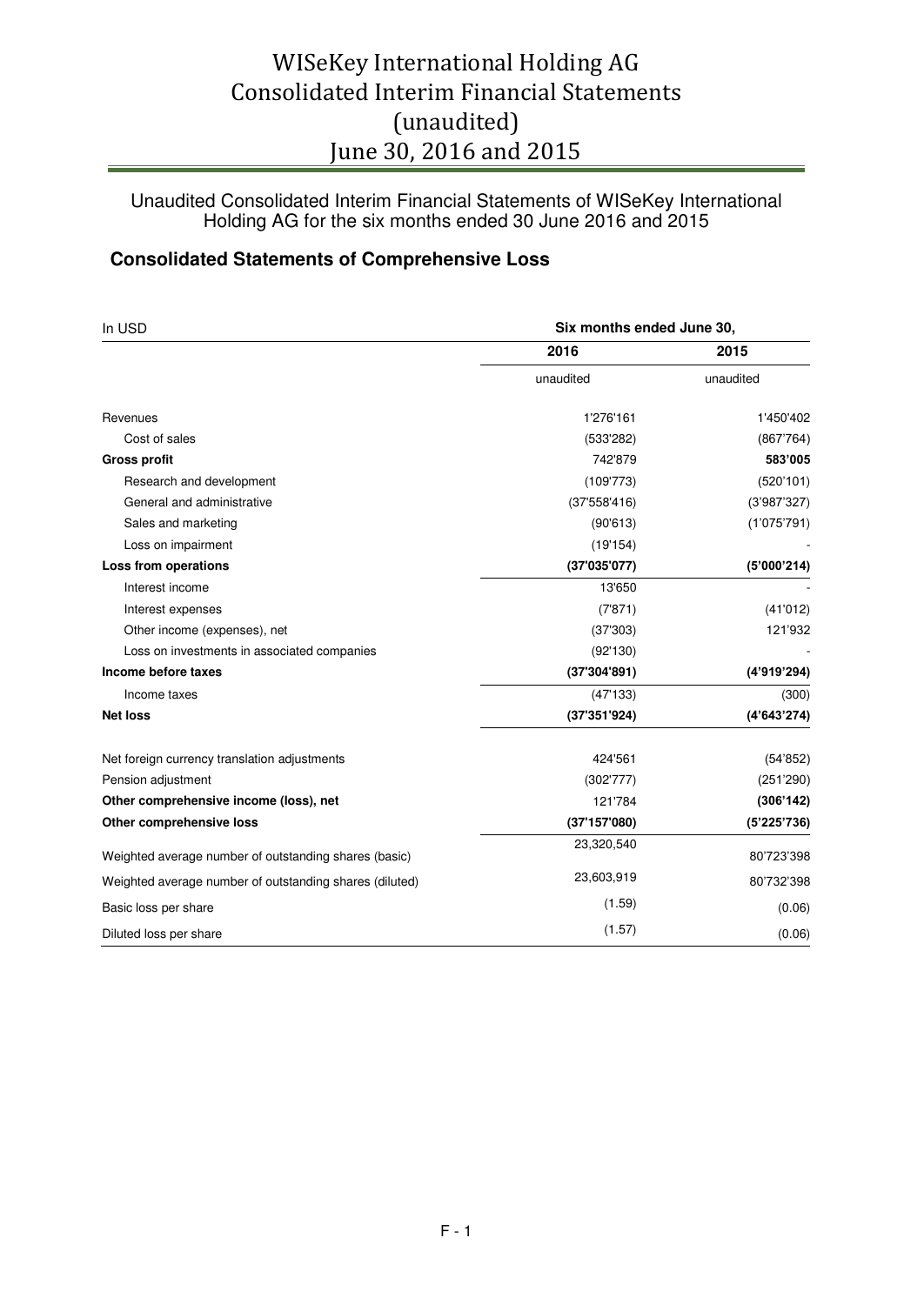## **Consolidated Balance Sheets**

| 2016<br>2015<br>unaudited<br><b>ASSETS</b><br>6'132'108<br>261'747<br>Cash and cash equivalents |         |
|-------------------------------------------------------------------------------------------------|---------|
|                                                                                                 |         |
|                                                                                                 |         |
|                                                                                                 |         |
|                                                                                                 |         |
| Trade receivables, net of allowances for doubtful accounts<br>933'724                           | 355'442 |
| Receivables from shareholders                                                                   |         |
| Receivables from related parties<br>1'413'883                                                   |         |
| 1'074'473<br>Inventories                                                                        | 3'201   |
| Prepaid expenses and other current assets<br>409'680                                            | 116'048 |
| <b>Total current assets</b><br>9'963'868                                                        | 736'438 |
| 6'336<br>Property, plant and equipment, net                                                     | 16'568  |
| Intangible assets, net<br>13'364                                                                | 21'971  |
| Deposits<br>57'867                                                                              | 57'150  |
| <b>Total non-current assets</b><br>77'597                                                       | 95'689  |
| 832'127<br>10'041'465<br><b>TOTAL ASSETS</b>                                                    |         |
| <b>LIABILITIES AND STOCKHOLDERS' DEFICIT</b>                                                    |         |
| 1'276'161<br>Accounts payable                                                                   | 957'999 |
| Other current liabilities<br>1'477'187<br>3'601'537                                             |         |
| Notes payable to shareholders<br>3'220'030                                                      |         |
| Deferred revenues<br>253'570                                                                    | 431'855 |
| <b>Total current liabilities</b><br>5'131'268<br>6'087'070                                      |         |
| 2'958'113<br><b>Pension liabilities</b><br>3'163'617                                            |         |
| Convertible debt<br>2'958'640                                                                   |         |
| <b>Total non-current liabilities</b><br>6'122'257<br>2'958'113                                  |         |
| Stockholders' deficit                                                                           |         |
|                                                                                                 | 794'002 |
| WISeKey International Holding Ltd.                                                              |         |
| 1'156'302<br><b>WIHN Share capital</b>                                                          |         |
| Additional paid-in capital<br>154'556'928<br>110^795^292                                        |         |
| Treasury shares                                                                                 |         |
| Accumulated deficit<br>(119'765'206)<br>(157'117'130)                                           |         |
| 191'840<br>Accumulated other comprehensive income                                               | 70'054  |
| <b>Total stockholders' deficit</b><br>(1'212'060)<br>(8'105'858)                                |         |
| Non-controlling interests<br>(107"200)                                                          |         |
| <b>Total deficit</b><br>(8'213'057)<br>(3'580'422)                                              |         |
| 832'127<br>TOTAL LIABILITIES AND DEFICIT<br>10'041'465                                          |         |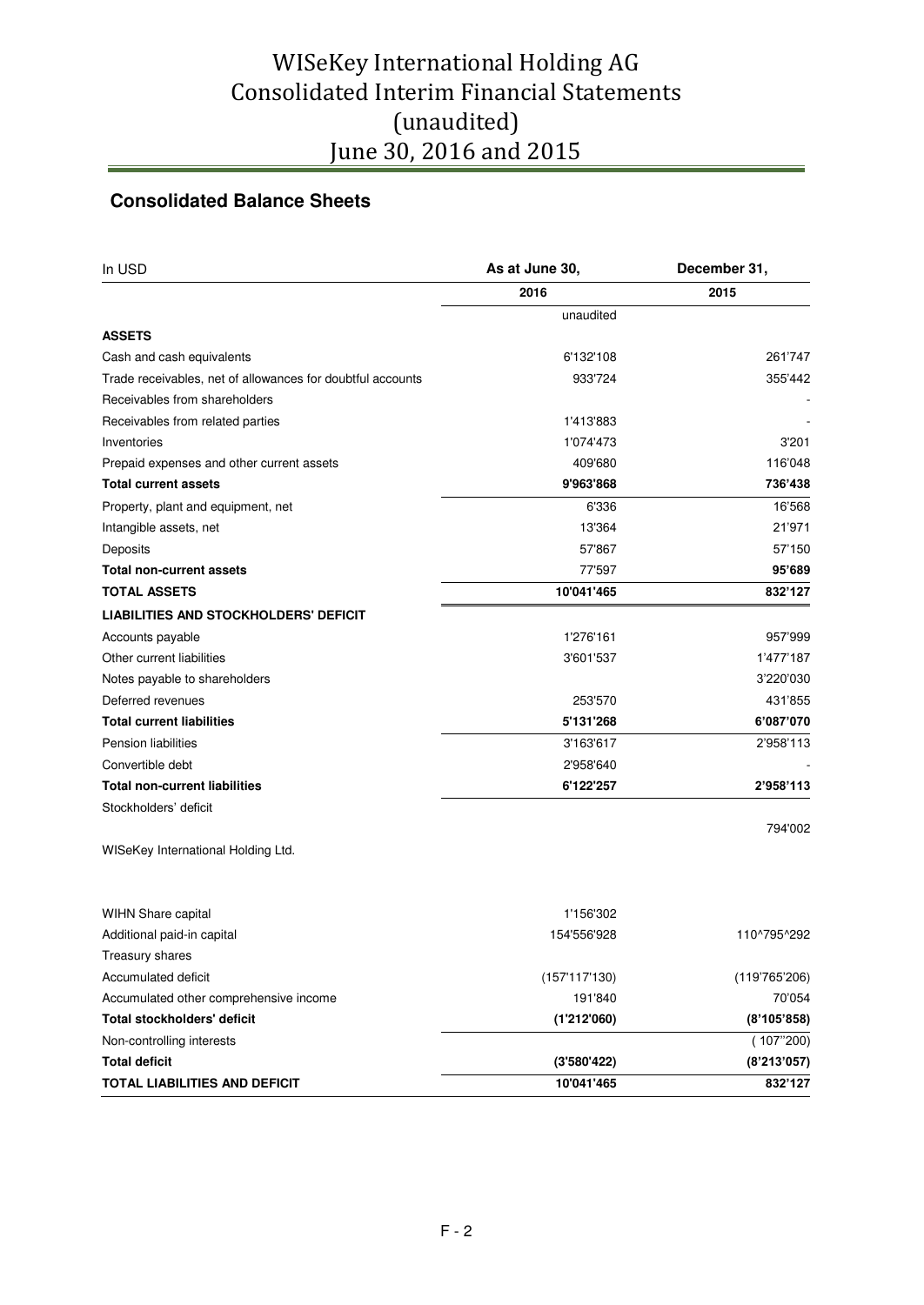## **Combined Consolidated Statements of Stockholders' Deficit**

|                                                                                                         |                |                |                      |                |               |                   | Accumulated   | <b>Other</b><br>comprehensive | <b>Non</b><br>controlling | <b>Total</b><br>Stockholders' |
|---------------------------------------------------------------------------------------------------------|----------------|----------------|----------------------|----------------|---------------|-------------------|---------------|-------------------------------|---------------------------|-------------------------------|
| (In USD)                                                                                                | No of shares   |                | <b>Share Capital</b> |                | Share capital | <b>USD - APIC</b> | deficit       | income                        | interests                 | deficit                       |
|                                                                                                         | <b>Class A</b> | <b>Class B</b> | <b>Class A</b>       | <b>Class B</b> | <b>Total</b>  |                   |               |                               |                           |                               |
| January 1, 2016                                                                                         |                | 17'608'259     |                      | 794'002        | 794'002       | 110'795'292       | (119'765'292) | 70'054                        | (107'200)                 | (8'213'058)                   |
| Issuance of additional<br>shares, capital increase per<br>share exchange                                |                | 1'060'469      |                      | 10'632         | 10'632        | 3'178'974         |               |                               |                           | 3'189'606                     |
| Issuance of shares related<br>to reverse acquisition                                                    | 40'021'988     | (5'334'700)    | 400'186              | (121'687)      | (121'687)     | 1'762'908         |               |                               | 107'200                   | 2'148'607                     |
| Share based compensation,<br>related to incremental<br>shares issues to Directors in<br>the acquisition |                |                |                      |                |               | 20'081'131        |               |                               |                           | 20'081'131-                   |
| Issuance of additional<br>shares - post acquisition at<br>CHF <sub>5</sub>                              |                | 1'334'365      |                      | 68'067         | 68'067        | 6'738'667         |               |                               |                           | 6'806'734                     |
| Issuance of additional<br>shares - post acquisition at<br>CHF <sub>10</sub>                             |                | 100'000        |                      | 5'101          | 5'101         | 1'0151'120        |               |                               |                           | 1'020'221                     |
| Share based compensation                                                                                |                |                |                      |                |               | 10'984'837        |               |                               |                           | 10'984'837                    |
| Currency translation<br>adjustment                                                                      |                |                |                      |                |               |                   |               | 121'784                       |                           | 121'784                       |
| Net loss                                                                                                |                |                |                      |                |               |                   | (37'351'924)  |                               |                           | (37'351'924)                  |
| Balance at June 30, 2016                                                                                | 40'021'988     | 14'768'392     | 400'186              | 756'115        | 1'156'302     | 154'556'929       | (157'117'130) | 191'838                       |                           | (1'212'061)                   |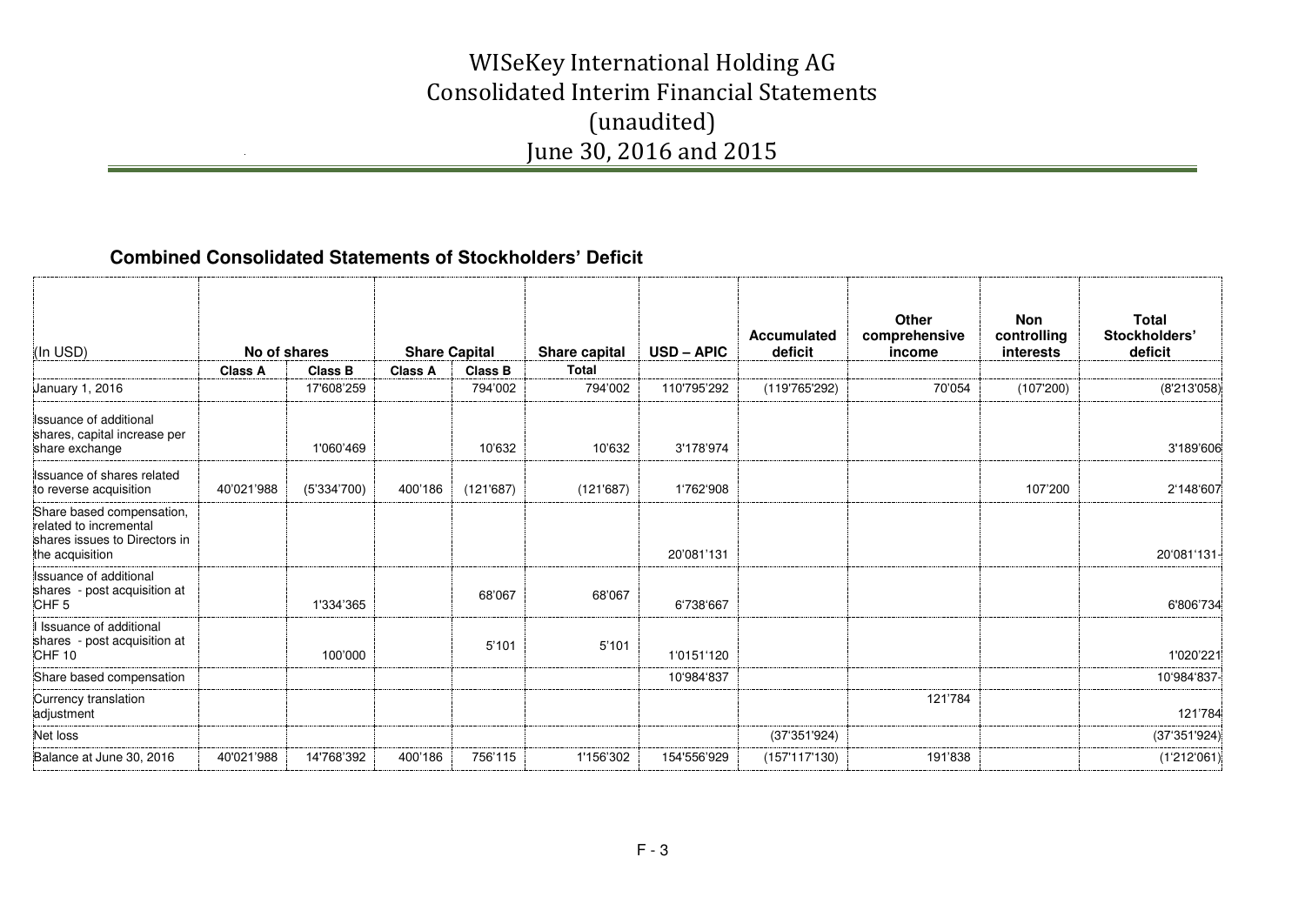## **Combined Consolidated Statements of Cash Flows**

|                                                                                      | <b>WISekey International</b><br>Holding | <b>WISekey SA</b> |  |  |
|--------------------------------------------------------------------------------------|-----------------------------------------|-------------------|--|--|
| In USD                                                                               | Six months ended June 30,               |                   |  |  |
|                                                                                      | 2016                                    | 2015              |  |  |
| Cash flows from operating activities:                                                | unaudited                               | unaudited         |  |  |
| Net loss                                                                             | (37'351'924)                            | (4'919'594)       |  |  |
| Adjustments to reconcile net income to net cash provided<br>by operating activities: |                                         |                   |  |  |
| Amortization of intangible assets                                                    | 19'154                                  | 1'841'262         |  |  |
| Impairment on intangible assets                                                      |                                         |                   |  |  |
| Depreciation of property, plant & equipment                                          | 10'202                                  | 15'004            |  |  |
| Change in pension liability                                                          | (205'503)                               | 252'942           |  |  |
| Stock-based compensation                                                             | 31'065'968                              | 465'641           |  |  |
| Loss on investments in associated companies                                          | (92'130)                                |                   |  |  |
| Other, net                                                                           |                                         | 109'254           |  |  |
| Changes in operating assets & liabilities, net of effects from<br>acquisitions:      |                                         |                   |  |  |
| Decrease (increase) in trade receivables                                             | (578'282)                               | (785'475)         |  |  |
| Decrease (increase) in inventories                                                   | (1'071'272)                             | 822               |  |  |
| Decrease (increase) in other receivables                                             | (1'704'061)                             |                   |  |  |
| Decrease (increase) in prepaid expenses and other<br>assets                          | (2'923'632)                             | 7'720             |  |  |
| Increase (decrease) in payables and other liabilities                                | 36'202                                  | 59'022            |  |  |
| Increase (decrease) in other current liabilities                                     | 1'846'807                               | 1'025'143         |  |  |
| Increase (decrease) in deferred revenues                                             | (178'285)                               | 250'305           |  |  |
| Unrealized exchange difference                                                       |                                         |                   |  |  |
| Interest paid                                                                        |                                         |                   |  |  |
| Interest received                                                                    |                                         |                   |  |  |
| Net cash used for operating activities                                               | (8'224'771)                             | (2'014'506)       |  |  |
| Cash flows from investing activities:                                                |                                         |                   |  |  |
| Reimbursements from shareholders                                                     | 3'220'030                               | 52'677            |  |  |
| Cash from recapitalisation                                                           | 150'329                                 | (2'383)           |  |  |
| Net cash used for investing activities                                               | 3'370'359                               | 50'294            |  |  |
| Cash flows from financing activities:                                                |                                         |                   |  |  |
| Proceeds from issuance of convertible debt                                           | 2'958'640                               |                   |  |  |
| Increase / (decrease) in notes payable to Shareholders, net                          |                                         | 282'970           |  |  |
| Proceeds from issuance of common stock                                               | 7'826'955                               | 664'379           |  |  |
| Proceeds from sales of treasury shares                                               |                                         |                   |  |  |
| Net cash provided by financing activities                                            | 10'785'595                              | 947'349           |  |  |
| Net (decrease) increase in cash and cash equivalents                                 | 5'870'361                               | (1'016'863)       |  |  |
| Cash and cash equivalents at beginning of period                                     | 261'747                                 | 426'964           |  |  |
| Cash and cash equivalents at end of period                                           | 6'132'108                               | (589'889)         |  |  |
| Non-cash transition                                                                  |                                         |                   |  |  |
| Conversion of notes payable into common stock                                        |                                         |                   |  |  |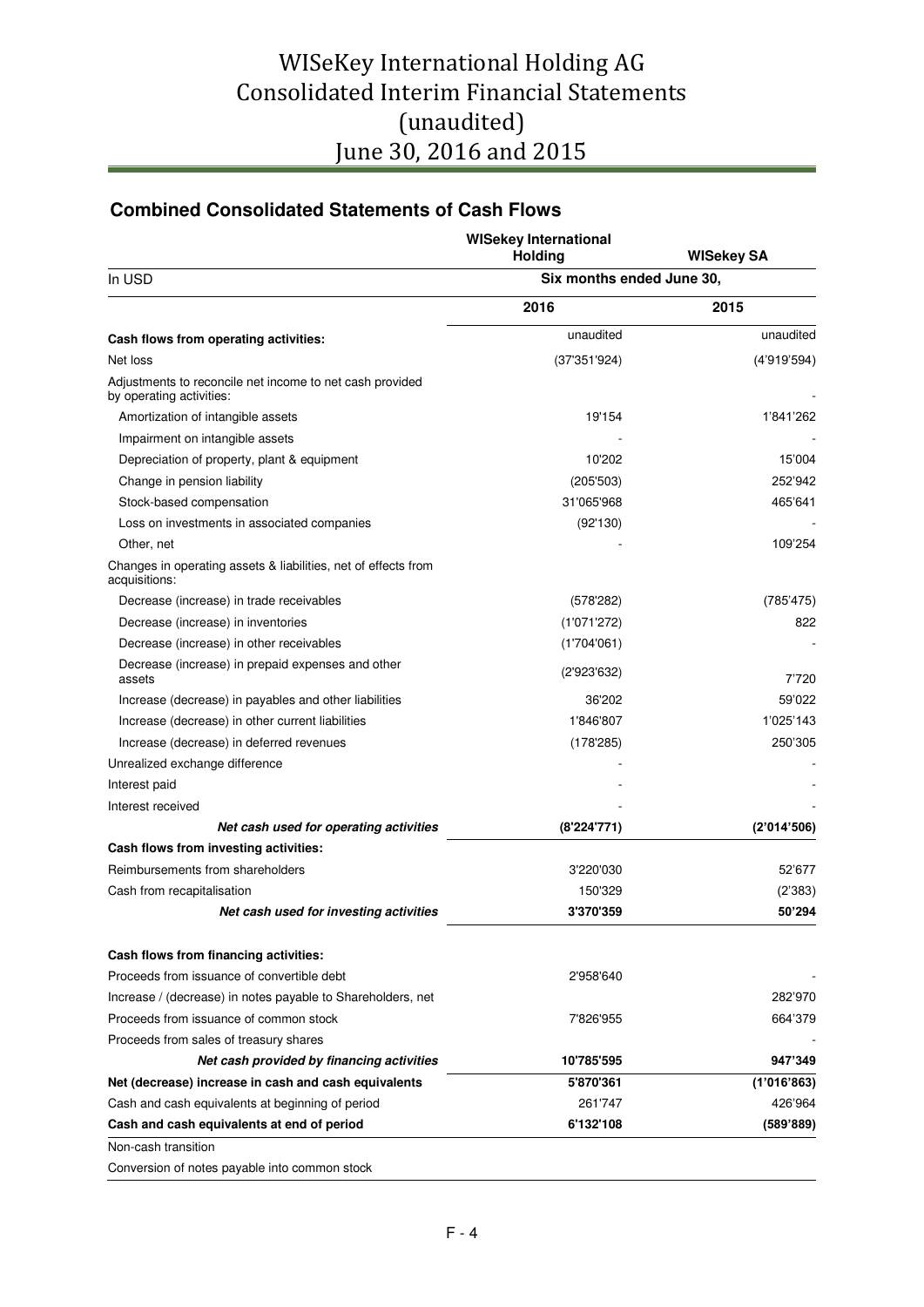## **1. ORGANISATION**

WISeKey International Holding AG has its headquarters in Zug, Switzerland and was established in December 2015. The Company's purpose is to acquire and hold participations both in Switzerland and abroad especially in the field of cybersecurity. It owns over 90% of WISeKey SA and 100% of WISeTrust SA.

WISeKey SA has its headquarters in Meyrin, Switzerland and was established in 1999. The Company develops, markets, hosts and supports a range of solutions that enable the secure digital identification of people, content and objects, by generating digital identities that enable its clients to monetize their existing user bases and at the same time, expands its own eco-system. WISeKey generates digital identities from its current products and services in Cybersecurity Services, IoT, Digital Brand Management and Mobile Security.

WISeTrust SA has its headquarters in Meyrin, Switzerland and was established in 1999. The company does not have any employees. Its purpose is to acquire and hold participations.

The following notes relate to the consolidates financial statements of WISeKey International Holding AG (the "**Company**", "**Wisekey**" or "**we**") for each of the six months ended June 30, 2016 and 2015.

### **2. FUTURE OPERATIONS**

In the past, the Group has experienced losses from operations, although it does anticipate being able to generate profits in the near future. However, this cannot be predicted with any certainty. The accompanying financial statements have been prepared assuming that the Company will continue as a going concern. The Company incurred a net operating loss of USD (37'157'080) and a negative cash flow from operations of USD (8'625'593) for the half year ended June 30, 2016. It had a working capital of USD 1'668'983 as at June 30, 2016. These matters do raise substantial doubt about its ability to continue as a going concern. These financial statements do not include any adjustments that might result from the outcome of this uncertainty.

The Group has had negative cash flows from operations to date and has been dependent on equity financing to augment the operating cash flow to cover its cash requirements. Management believes that the Group currently may not have adequate operating cash resources to fund future cash requirements and therefore, the Group will have to continue to raise additional funding through equity contributions and loans. Any additional equity financing may be dilutive to shareholders and debt financing, if available, will increase expenses and may involve restrictive covenants.

From June 30, 2016 to the report date, the Company received funds from capital increases totalling CHF 7,826,955.

On March 21, 2016, the shareholders of WISeKey SA and WISeTrust SA exchanged their shares for WISeKey International Holding AG shares with no changes in individual share ownerships in a process of a reverse acquisition. This qualified as a reorganization.

Based on the terms of the Acquisition and since the WISeKey SA and WISeTrust SA securityholders owned approximately 90% of the fully diluted capitalization of the Company immediately following the closing of the Acquisition, WISeKey is considered to be the acquiring company for accounting purposes, and the transaction has been accounted for as a reverse acquisition under the acquisition method of accounting for business combinations in accordance with U.S. GAAP.

Accordingly, the assets and liabilities of WISeKey SA and WISeTrust SA have been recorded as of the acquisition closing date at fair value. Accordingly, the acquisition consideration for accounting purposes consisted of the WISeKey SA and WISeTrust SA Ordinary Shares and the fair value of vested options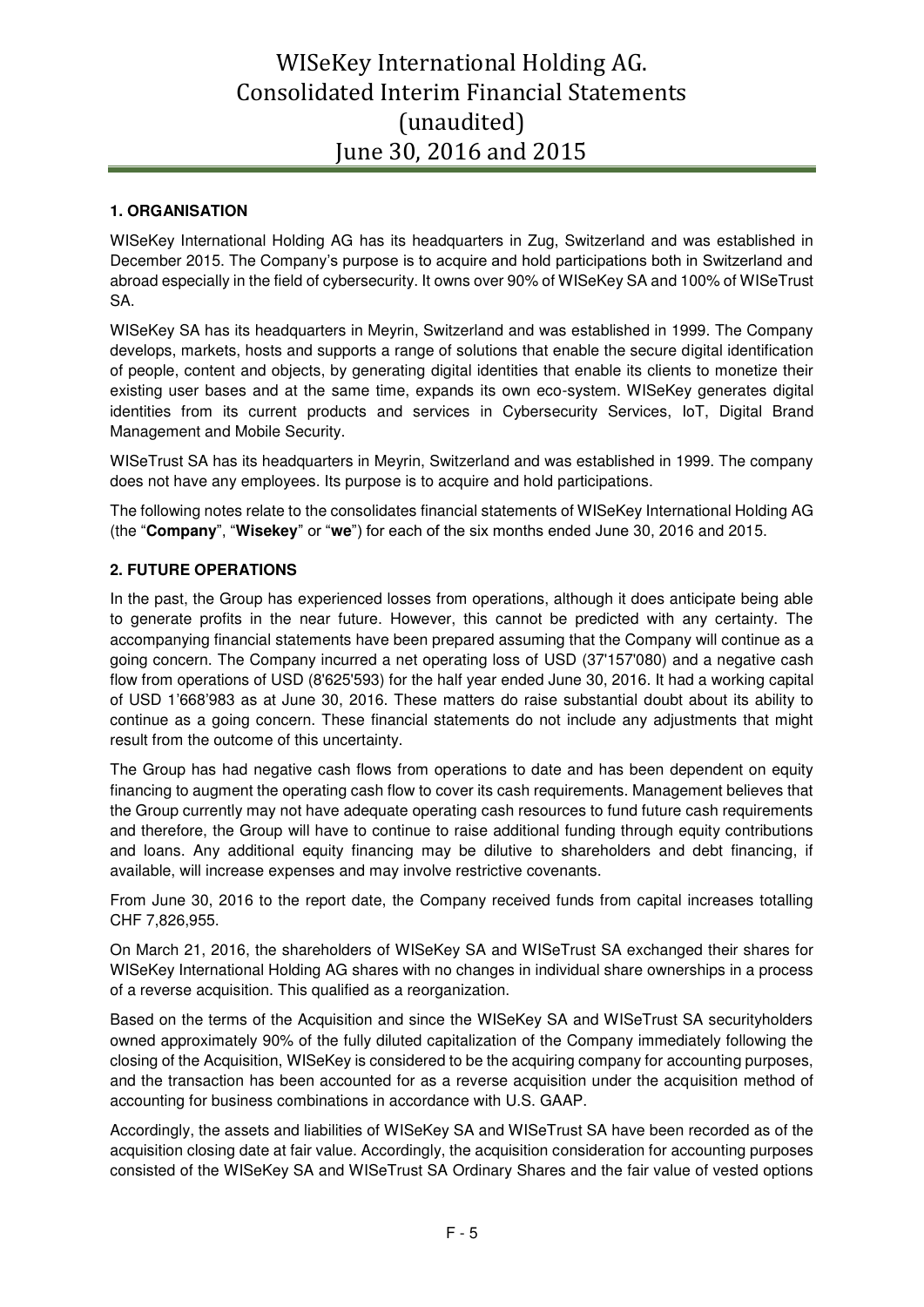and warrants issued by WISeKey SA and WISeTrust SA that were outstanding at the date of the Acquisition immediately prior to closing. Assets and liabilities of WISeKey SA and WISeTrust SA were measured at fair value and added to the assets and liabilities of the Company, and the historical results of operations of WISeKey SA and WISeTrust SA were reflected in the results of operations of the Company following the Acquisition.

In connection with the consummation of the Acquisition, the Company issued an aggregate 40,021,988 Class A Shares and 400,186 Class B Shares to the security holders of WISeKey SA and WISeTrust SA, in exchange for the outstanding shares of common stock of the Company.

### **Allocation of Purchase Consideration preliminary**

Under the acquisition method of accounting, the total purchase price was allocated to tangible and identifiable intangible assets acquired and liabilities assumed of WISeKey SA and WISeTrust SA on the basis of their estimated fair values as of the transaction closing date on March 27, 2016. The excess of the total purchase price over the fair value of assets acquired and liabilities assumed was allocated to excess consideration.

The following table summarizes the allocation of the purchase consideration to the assets acquired and liabilities assumed based on their fair values as of September 18, 2015:

| Cash and cash equivalents                  | \$6'132'108  |
|--------------------------------------------|--------------|
| Prepaid expenses and other assets acquired | \$409'680    |
| Excess consideration                       | \$2,014,352  |
| Other assumed liabilities                  | \$ (559,868) |
| Total                                      | \$2,148,607  |

The Company believes that the historical values of WISeKey SA's and WISeTrust SA's current assets and current liabilities approximate fair value based on the short-term nature of such items. Excess consideration is calculated as the difference between the fair value of the consideration expected to be realized and the values assigned to the identifiable tangible and intangible assets acquired and liabilities assumed.

## **3. SUMMARY OF SIGNIFICANT ACCOUNTING POLICIES**

### **Basis of Financial Statements**

Our consolidated interim financial statements are prepared in accordance with US generally accepted accounting principles (GAAP) as set forth in the Financial Accounting Standards Board's (FASB) Accounting Standards Codification (ASC).

The accompanying unaudited interim consolidated financial statements have been prepared by management in accordance with ASC 270, therefore, do not include all information and footnotes required by generally accepted accounting principles and should, therefore, be read in conjunction with the Company's consolidated financial statements for the year ended December 31, 2015. These statements do include all normal recurring adjustments which the Company believes necessary for a fair presentation of the statements. The interim results of operations are not necessarily indicative of the results to be expected for the full year ended December 31, 2016.

Except as indicated in the notes below, there have been no other material changes in the information disclosed in the notes to the financial statements included in the Company's consolidated financial statements for the year ended December 31, 2015. All amounts are stated in USD unless otherwise stated.

### **Principles of Consolidation**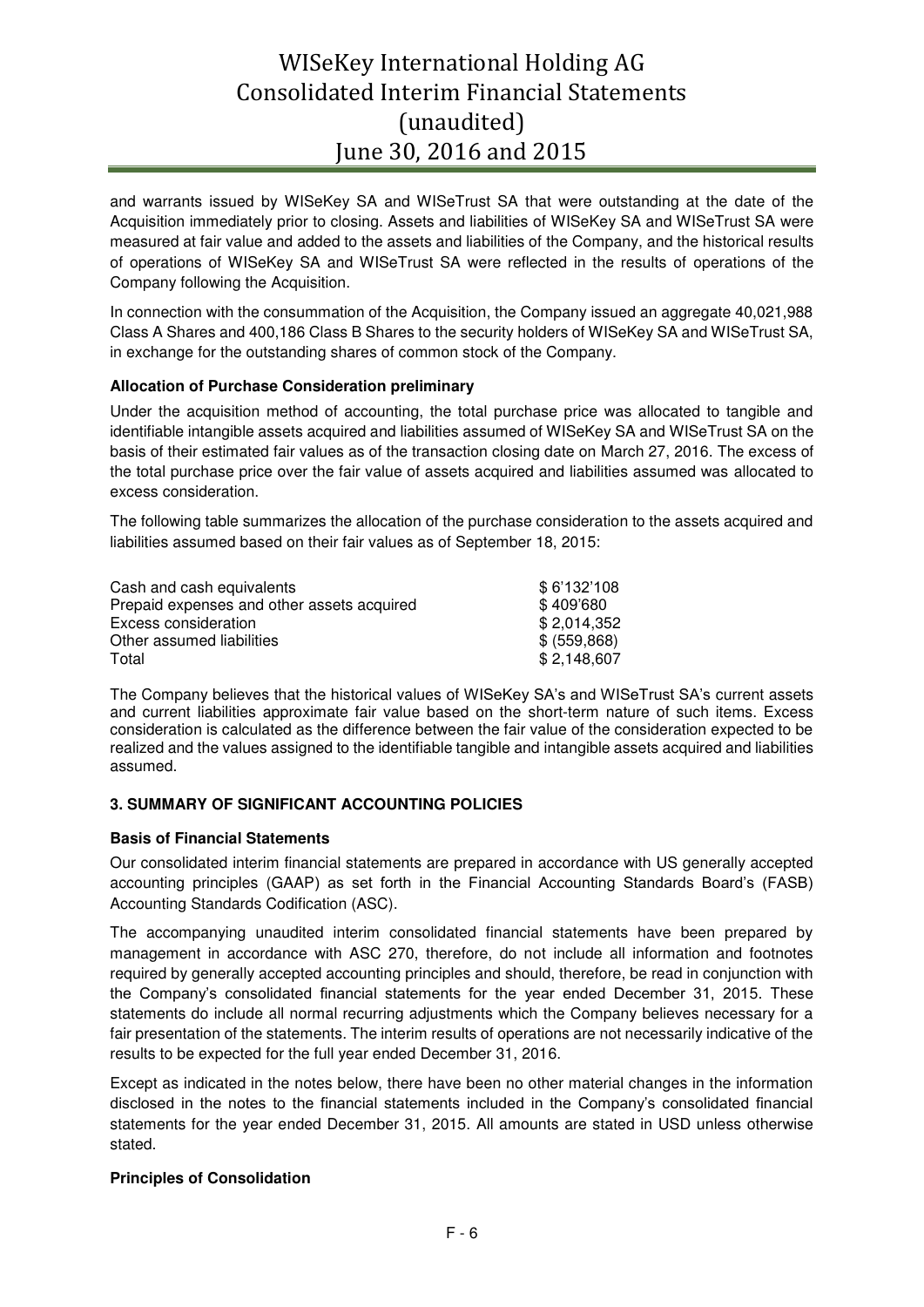The consolidated financial statements include the accounts of the WISeKey International Holding AG, its subsidiaries. The consolidated financial statements include the accounts of our wholly- and majorityowned subsidiaries. The companies included in the consolidation are listed in Note 9. Investments, in which the Company exercises significant influence but not control, are accounted for under the equity method.

Intercompany income and expenses, including unrealized gross profits from internal group transactions and intercompany receivables, payables and loans have been eliminated. Company acquired or divested in the course of the year are included in the consolidated financial statements as of the date of purchase respectively up to the date of sale.

Non-controlling interests in net assets of consolidated subsidiaries are reported as equity. The amount of net income attributable to the non-controlling interest is identified in the consolidated statements of operations and comprehensive loss.

### **Recent Accounting Pronouncements**

In July 2015, the FASB issued ASU 2015-12, *Plan Accounting: Defined Benefit Pension Plans (Topic 960), Defined Contribution Pension Plans (Topic 962), Health and Welfare Benefit Plans (Topic 965): (Part I) Fully Benefit-Responsive Investment Contracts, (Part II) Plan Investment Disclosures, (Part III) Measurement Date Practical Expedient.* 

The amendments in ASU 2015-12 (i) require fully benefit-responsive investment contracts to be measured, presented and disclosed only at contract value, not fair value; (ii) simplify the investment disclosure requirements; and (iii) provide a measurement date practical expedient for employee benefit plans.

Part I. Fully Benefit-Responsive Investment Contracts – the amendments designate contract value as the only required measurement for fully benefit-responsive investments contracts within the scope of Topics 962 and 965, eliminating the requirement to measure, present and disclose such contracts also at fair value and reconcile fair value to contract value.

Part II. Plan Investment Disclosures – the amendments eliminate certain disclosure requirements for both participant-directed investments and nonparticipant-directed investments, and also reduce disclosures required specifically for investments using the net asset value per share practical expedient. The amendments also require that both participant-directed and nonparticipant-directed investments be grouped only by general type, eliminating the need to disaggregate the investments in multiple ways (i.e., also on the basis of nature, characteristics, and risks as required by Topic 820, Fair Value Measurement).

Part III. Measurement Date Practical Expedient – the amendments provide a measurement date practical expedient for employee benefit plans similar to the practical expedient allowing employers to measure defined benefit plan assets on a month-end date that is nearest to the employer's fiscal yearend, when the fiscal period does not coincide with a month-end.

The amendments are effective for fiscal years beginning after December 15, 2016. Early adoption is permitted for all three parts individually or in the aggregate. Parts I and II of the ASU should be applied retrospectively, while Part III should be applied prospectively. Only the nature and reason for the change in accounting principle is required to be disclosed in the annual period of adoption.

In January 2016, the FASB issued ASU 2016-01, *Recognition and Measurement of Financial Assets and Financial Liabilities (Subtopic 825-10),* to address certain aspects of recognition, measurement, presentation and disclosure of financial instruments for all entities that hold financial assets or owe financial liabilities.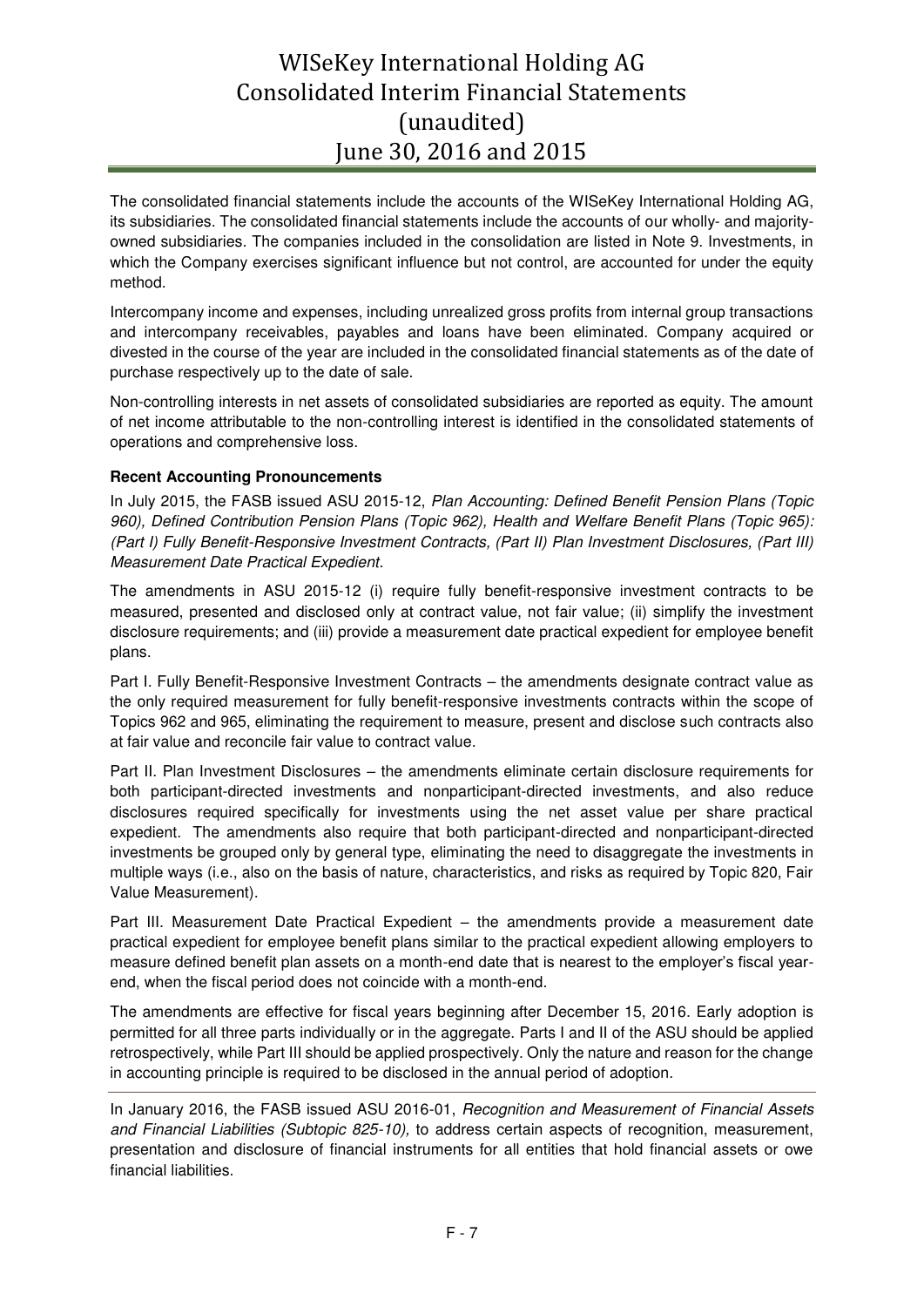The amendments in this update make targeted improvements to generally accepted accounting principles (GAAP) as follows:

1. Require equity investments (except those accounted for under the equity method of accounting or those that result in consolidation of the investee) to be measured at fair value with changes in fair value recognized in net income. However, an entity may choose to measure equity investments that do not have readily determinable fair values at cost minus impairment, if any, plus or minus changes resulting from observable price changes in orderly transactions for the identical or a similar investment of the same issuer.

2. Simplify the impairment assessment of equity investments without readily determinable fair values by requiring a qualitative assessment to identify impairment. When a qualitative assessment indicates that impairment exists, an entity is required to measure the investment at fair value.

3. Eliminate the requirement to disclose the fair value of financial instruments measured at amortized cost for entities that are not public business entities.

4. Eliminate the requirement for public business entities to disclose the method(s) and significant assumptions used to estimate the fair value that is required to be disclosed for financial instruments measured at amortized cost on the balance sheet.

5. Require public business entities to use the exit price notion when measuring the fair value of financial instruments for disclosure purposes.

6. Require an entity to present separately in other comprehensive income the portion of the total change in the fair value of a liability resulting from a change in the instrument-specific credit risk when the entity has elected to measure the liability at fair value in accordance with the fair value option for financial instruments.

7. Require separate presentation of financial assets and financial liabilities by measurement category and form of financial asset (that is, securities or loans and receivables) on the balance sheet or the accompanying notes to the financial statements.

8. Clarify that an entity should evaluate the need for a valuation allowance on a deferred tax asset related to available-for-sale securities in combination with the entity's other deferred tax assets. The amendments are effective for fiscal years beginning after December 15, 2017.

In February 2016, the FASB issues ASU 2016-02, on Leases (Topic 842).

The new leases standard applies a right-of-use (ROU) model that requires a lessee to record, for all leases with a lease term of more than 12 months, an asset representing its right to use the underlying asset and a liability to make lease payments. For leases with a term of 12 months or less, a practical expedient is available whereby a lessee may elect, by class of underlying asset, not to recognize an ROU asset or lease liability. At inception, lessees must classify all leases as either finance or operating based on five criteria. Balance sheet recognition of finance and operating leases is similar, but the pattern of expense recognition in the income statement, as well as the effect on the statement of cash flows, differs depending on the lease classification.

The new leases standard requires a lessor to classify leases as either sales-type, direct financing or operating, similar to existing U.S. GAAP. Classification depends on the same five criteria used by lessees plus certain additional factors. The subsequent accounting treatment for all three lease types is substantially equivalent to existing U.S. GAAP for sales-type leases, direct financing leases, and operating leases. However, the new standard updates certain aspects of the lessor accounting model to align it with the new lessee accounting model, as well as with the new revenue standard under Topic 606.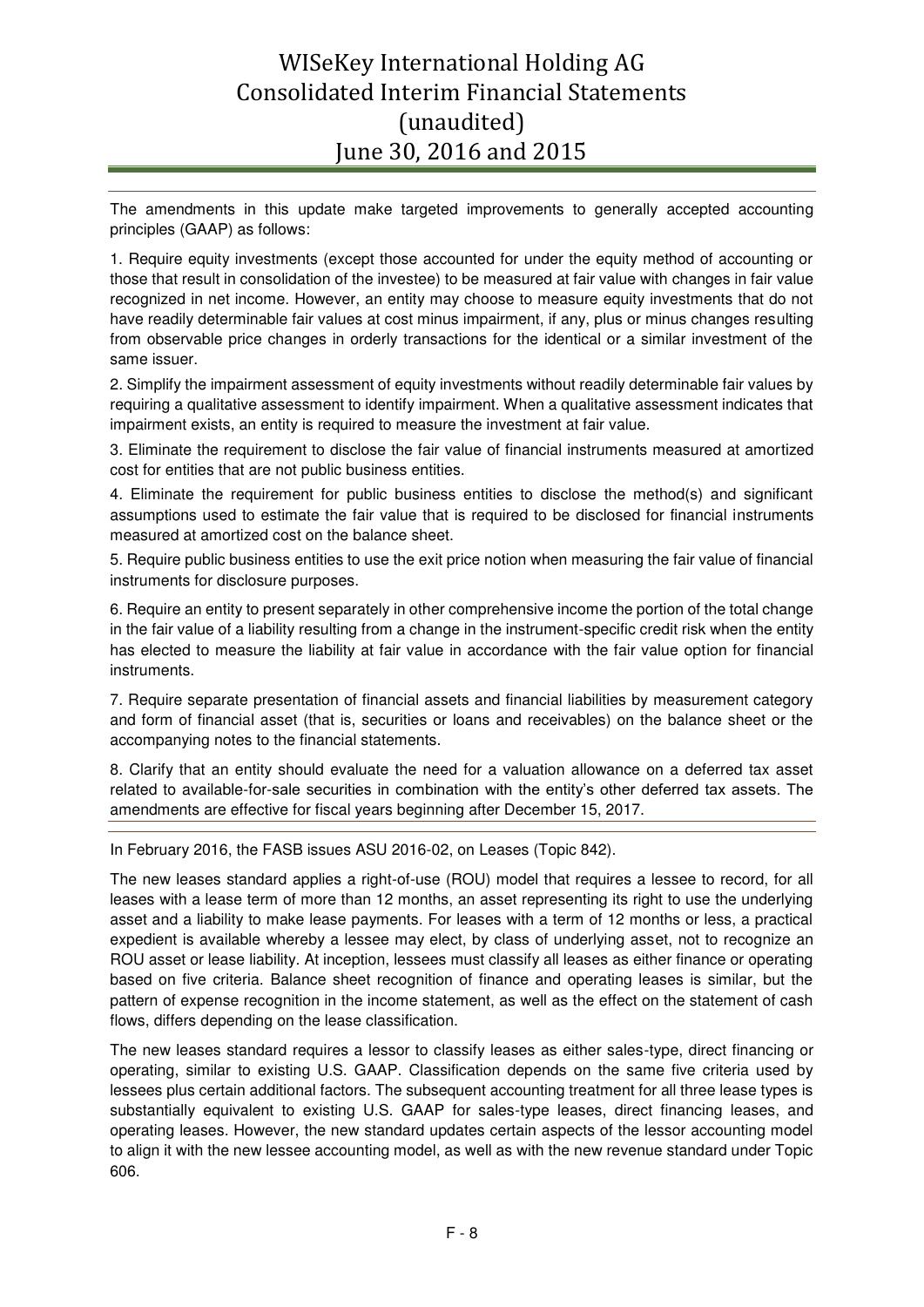Lessees and lessors are required to provide certain qualitative and quantitative disclosures to enable users of financial statements to assess the amount, timing, and uncertainty of cash flows arising from leases.

The new leases standard addresses other considerations including identification of a lease, separating lease and nonlease components of a contract, sale and leaseback transactions, modifications, combining contracts, reassessment of the lease term, and remeasurement of lease payments. It also contains comprehensive implementation guidance with practical examples.

In March 2016, the FASB issues ASU 2016-08, Revenue from Contracts with Customers (Topic 606) relating to Principal versus Agent Considerations (Reporting Revenue Gross versus Net)

ASU 2016-08 updates the new revenue standard by clarifying the principal versus agent implementation guidance, but does not change the core principle of the new standard. The updates to the principal versus agent guidance:

require an entity to determine whether it is a principal or an agent for each distinct good or service (or a distinct bundle of goods or services) to be provided to the customer;

illustrate how an entity that is a principal might apply the control principle to goods, services, or rights to services, when another party is involved in providing goods or services to a customer;

clarify that the purpose of certain specific control indicators is to support or assist in the assessment of whether an entity controls a good or service before it is transferred to the customer, provide more specific guidance on how the indicators should be considered, and clarify that their relevance will vary depending on the facts and circumstances; and

revise existing examples and add two new ones to more clearly depict how the guidance should be applied.

In March 2016, the FASB published ASU2016-09, Compensation—Stock Compensation (Topic 718), relating to Improvements to Employee Share-Based Payment Accounting

ASU 2016-09 introduces targeted amendments intended to simplify the accounting for stock compensation. Specifically, the ASU requires all excess tax benefits and tax deficiencies (including tax benefits of dividends on share-based payment awards) to be recognized as income tax expense or benefit in the income statement. The tax effects of exercised or vested awards should be treated as discrete items in the reporting period in which they occur. An entity also should recognize excess tax benefits, and assess the need for a valuation allowance, regardless of whether the benefit reduces taxes payable in the current period. That is, off balance sheet accounting for net operating losses stemming from excess tax benefits would no longer be required and instead such net operating losses would be recognized when they arise. Existing net operating losses that are currently tracked off balance sheet would be recognized, net of a valuation allowance if required, through an adjustment to opening retained earnings in the period of adoption. Entities will no longer need to maintain and track an "APIC pool." The ASU also requires excess tax benefits to be classified along with other income tax cash flows as an operating activity in the statement of cash flows.

In addition, the ASU elevates the statutory tax withholding threshold to qualify for equity classification up to the maximum statutory tax rates in the applicable jurisdiction(s). The ASU also clarifies that cash paid by an employer when directly withholding shares for tax withholding purposes should be classified as a financing activity.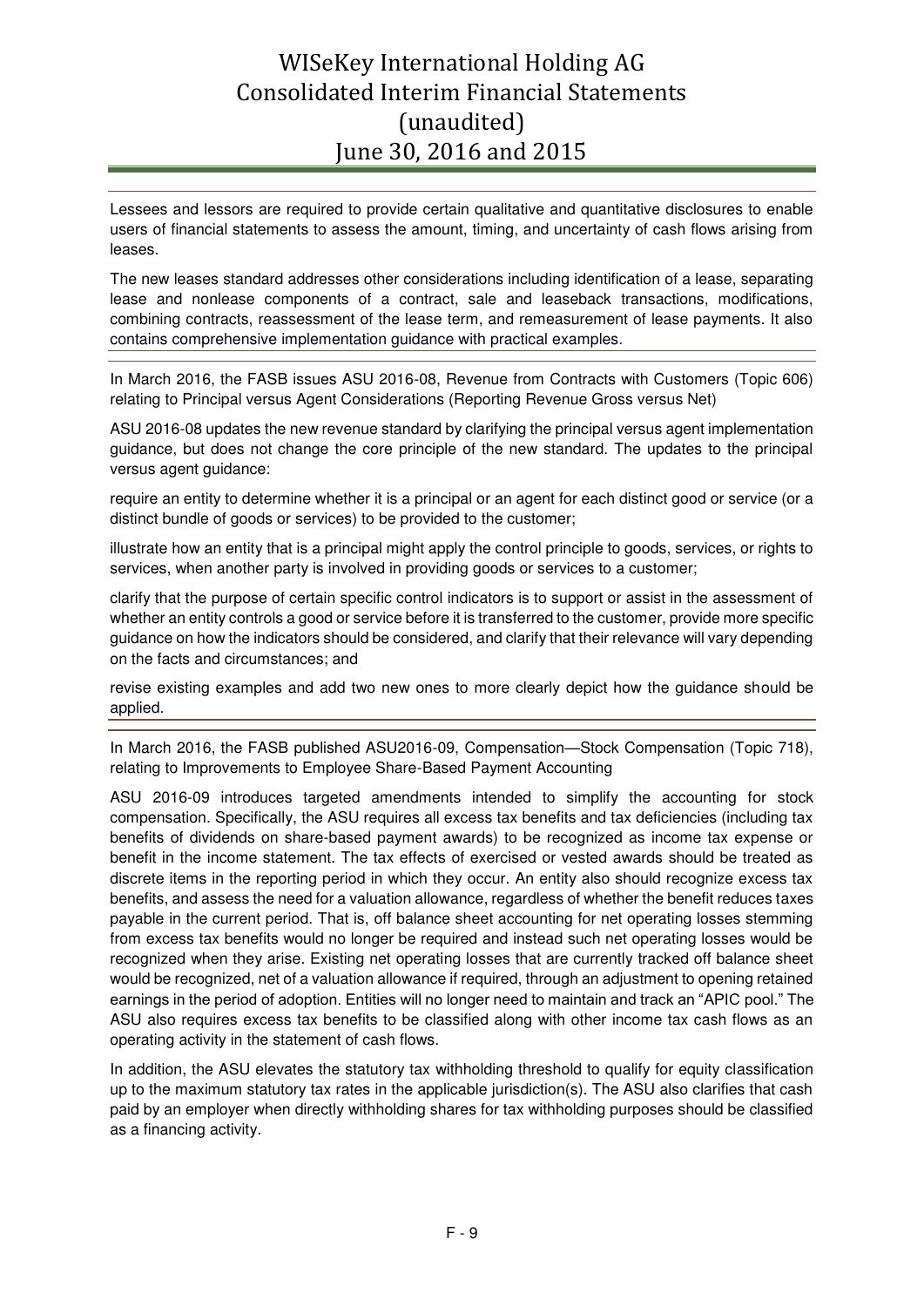The ASU provides an optional accounting policy election (with limited exceptions), to be applied on an entity-wide basis, to either estimate the number of awards that are expected to vest (consistent with existing U.S. GAAP) or account for forfeitures when they occur.

Further, the ASU provides two accounting alternatives to nonpublic entities:

A nonpublic entity can make an accounting policy election to apply a practical expedient to estimate the expected term for all awards with performance or service conditions that meet certain conditions.

A nonpublic entity can make a one-time accounting policy election to switch from measuring all liabilityclassified awards at fair value to intrinsic value.

In April 2016, the FASB issued ASU 2016-10, Revenue from Contracts with Customers (Topic 606): Identifying Performance Obligations and Licensing, to provide more detailed guidance, including additional implementation guidance and examples in the following key areas:

#### Identifying performance obligations

The ASU more clearly articulates the guidance for assessing whether promises are separately identifiable in the overall context of the contract, which is one of two criteria for determining whether promises are distinct. The ASU also clarifies the factors an entity should consider when assessing whether two or more promises are separately identifiable, and provide additional examples within the implementation guidance for assessing these factors.

The ASU further clarifies that an entity is not required to identify promised goods or services that are immaterial in the context of the contract, although customer options to purchase additional goods or services which represent a material right should not be designated as immaterial in the context of the contract.

The ASU also provides an accounting policy election whereby an entity may account for shipping and handling activities as a fulfillment activity rather than as an additional promised service in certain circumstances.

#### Licenses of intellectual property

The ASU clarifies whether a license of intellectual property (IP) represents a right to use the IP, which is satisfied at a point in time, or a right to access the IP, which is satisfied over time, by categorizing the underlying IP as either functional or symbolic. The ASU describes attributes of functional and symbolic IP and provides examples of each. A promise to grant a license that is not a separate performance obligation must be considered in the context above (i.e., functional or symbolic), in order to determine whether the combined performance obligation is satisfied at a point in time or over time, and how to best measure progress toward completion if recognized over time. Regardless of a license's nature (i.e., functional or symbolic), an entity may not recognize revenue from a license of IP before 1) it provides or otherwise makes available a copy of the IP to the customer, and 2) the period during which the customer is able to use and benefit from the license has begun (i.e., the beginning of the license period).

Additionally, the ASU clarifies two aspects of the implementation guidance on when to recognize revenue for a sales-based or usage-based royalty promised in exchange for a license of IP. Specifically: 1) an entity should not split a sales-based or usage-based royalty into a portion subject to the guidance on sales-based and usage-based royalties and a portion that is not subject to that guidance; and 2) the guidance on sales-based and usage-based royalties applies whenever the predominant item to which the royalty relates is a license of IP.

Lastly, the amendments distinguish contractual provisions requiring the transfer of additional rights to use or access IP that the customer does not already control from provisions that are attributes of a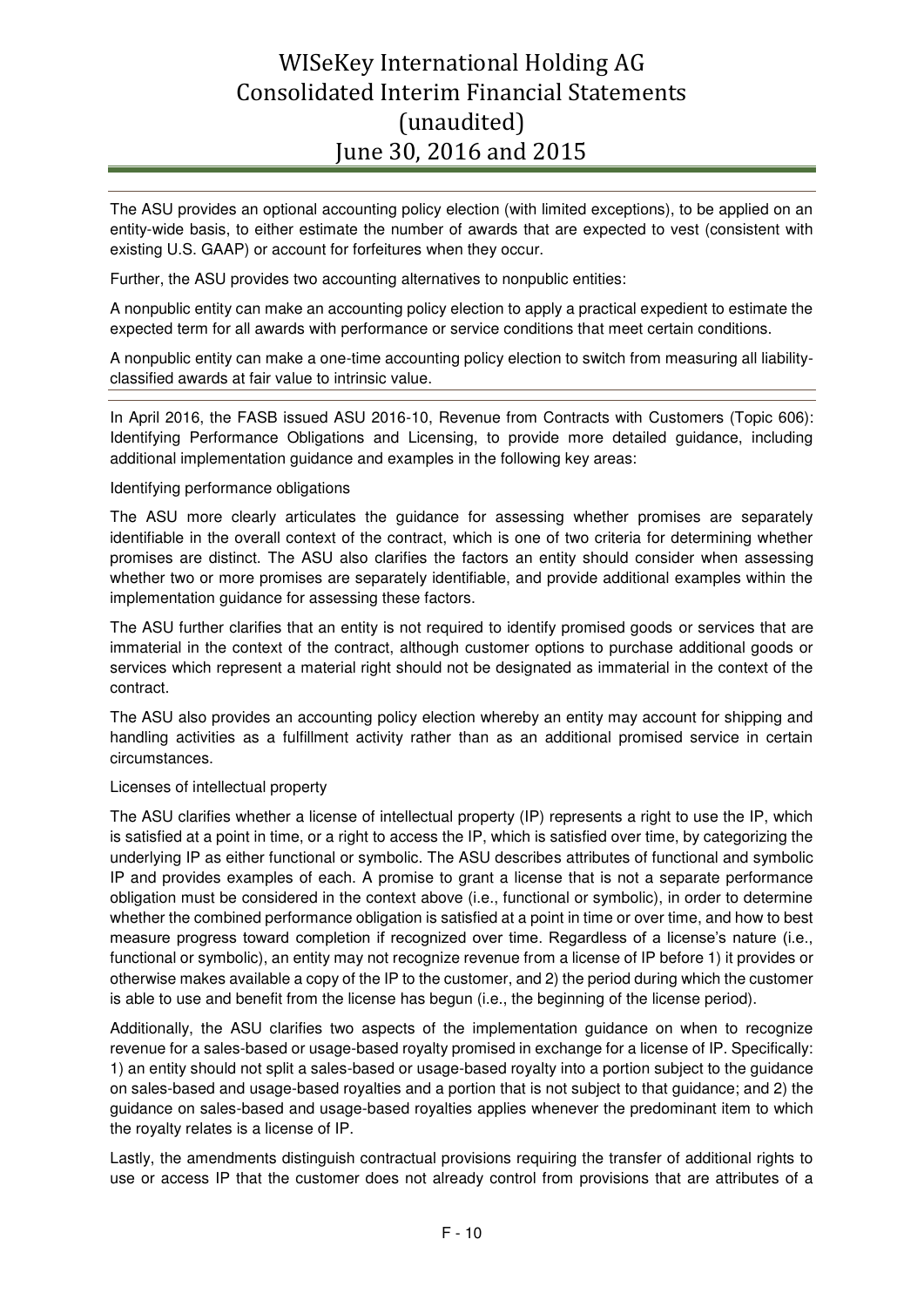license (e.g., restrictions of time, geography, or use). License attributes define the scope of the rights conveyed to the customer; they do not determine when the entity satisfies a performance obligation.

The Company expects to adopt all of the aforementioned guidance when effective, and the impact on its consolidated financial statements is not currently estimable.

### **5. FAIR VALUE MEASUREMENTS**

ASC 820 establishes a three-tier fair value hierarchy, which prioritizes the inputs used in measuring fair value. These tiers include: Level 1, defined as observable inputs such as quoted prices in active markets; Level 2, defined as inputs other than quoted prices in active markets that are either directly or indirectly observable; and Level 3, defined as unobservable inputs in which little or no market data exists, therefore requiring an entity to develop its own assumptions. There are no financial assets or financial liabilities measured on a recurring basis at fair value as of June 30, 2016 and June 30, 2015, respectively.

|                                  | June 30, 2016      |                   | December 31, 2015  |                   | <b>Fair value</b><br>levels | Ref. |
|----------------------------------|--------------------|-------------------|--------------------|-------------------|-----------------------------|------|
| (In USD)                         | Carrying<br>amount | <b>Fair value</b> | Carrying<br>amount | <b>Fair value</b> |                             |      |
| Cash and cash equivalents        | 6'132'108          | 6'132'108         | 261'747            | 261'747           |                             | 4    |
| Trade receivables                | 933'724            | 933'724           | 355'442            | 355'442           | 3                           |      |
| Receivables from shareholders    |                    |                   |                    |                   | 3                           |      |
| Receivables from related parties | 1'413'883          | 1'413'883         |                    |                   | 3                           |      |
| Deposits                         | 57'867             | 57'867            | 57'150             | 57'150            | 1                           |      |
| Accounts payable                 | 1'276'161          | 1'276'161         | 957'999            | 957'999           | 1                           |      |
| Notes payable to shareholders    |                    | ۰.                | 3'220'030          | 3'220'030         | 3                           | 8&9  |

In addition to the methods and assumptions we use to record the fair value of financial instruments as discussed in the Fair Value Measurements section above, we used the following methods and assumptions to estimate the fair value of our financial instruments:

- Cash and cash equivalents carrying amount approximated fair value.
- Deposits carrying amount approximated fair value.
- Trade receivables carrying amount approximated fair value due to its short term nature.
- Receivables from shareholders carrying amount approximated fair value due to its short term nature.
- Receivables from related parties carrying amount approximated fair value due to its short term nature.
- Accounts Payable carrying amount approximated fair value.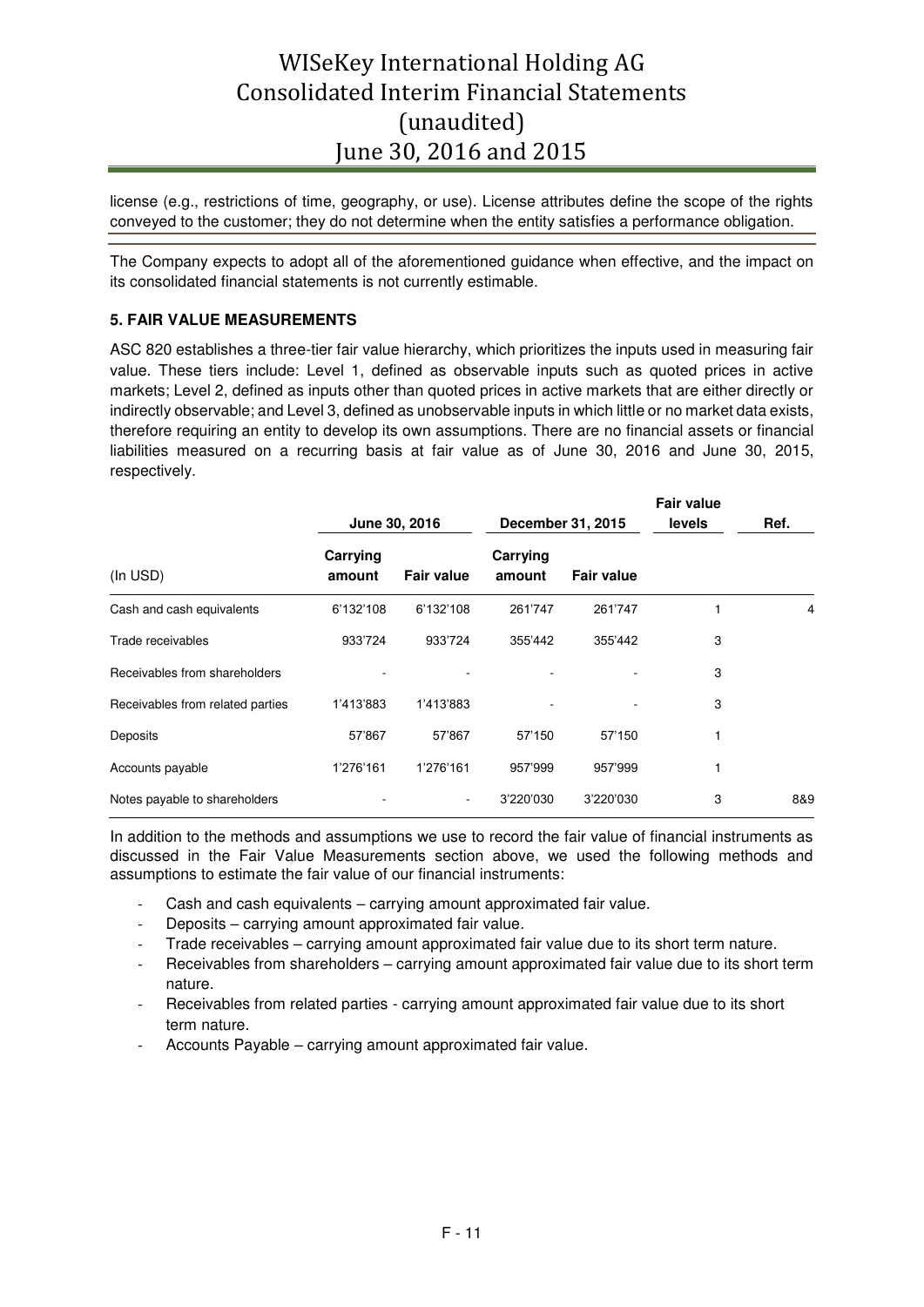## **8. NOTES PAYABLE**

The current notes payables to shareholders are composed as follows:

|                                          | Notes payables to shareholders |                   |  |  |
|------------------------------------------|--------------------------------|-------------------|--|--|
| (In USD)                                 | June 30, 2016                  | December 31, 2015 |  |  |
| International Telecom, October 2014 Ioan | -                              | 3'220'030         |  |  |
| <b>Total</b>                             |                                | 3'220'030         |  |  |

#### *Loan agreements International Telecom SA*

On October 25, 2015, International Telecom SA concluded a CHF 250'000 loan agreement with WISeKey SA, with the main terms being:

- The maturity date is on October 24, 2015.
- The interests are 7%.

- The principal is payable in cash or shares at maturity, up to WISeKey's choice. The payment in shares, if chosen, is fixed to CHF 1 per share. The interests were payable in shares only, at the same conditions.

As WISeKey has settlement option, at a given price, and at a fixed date, the Combined Company has presented the loan as liability in accordance with ASC 470. This loan was converted to equity on February, 16 2015.

#### **Shareholder Loans**

From time to time, to augment cash generated by operations and capital increases, the company entered into loan agreements with certain shareholders. The loans were generally for 12 to 24 months and carried an arm's length interest rate. The loans and interest contained a settlement option to either repay in cash or in common shares of the Company.

Financing Facility

On 20 January, 2016, the Company signed a binding agreement with a leading consortium of high profile institutional investors (the "Investors") led by Global Yield Fund LLC SCS ("GEM"), granting WISeKey a committed CHF 60 million committed Share Subscription Facility (the "SSF") as of the date of the WISeKey Group listing on SIX Swiss Exchange

Under the terms of the SSF, WISeKey will have the right, from time to time and during a period of up to 5 years, to issue and sell shares to the Investors. Under the facility, the Investors undertake to subscribe to or acquire ordinary registered WISeKey International Holding AG shares upon WISeKey's exercise of a Draw Down Notice. WISeKey will control the timing and maximum amount of any Draw Down, and has the right, not the obligation, to draw down on the full Commitment Amount.

### **9. RELATED PARTIES DISCLOSURE**

The consolidated financial statements include the financial statements of WISeKey International Holding AG including the entities listed in the following table:

|                    |             | Dec 31, 2014        |                     |
|--------------------|-------------|---------------------|---------------------|
| Company            | Country     | <b>Equity Share</b> | <b>Equity Share</b> |
| WISeTrust SA $(+)$ | Switzerland | 100%                | 100%                |
| WISeKey SA (1)     | Switzerland | 100%                | 100%                |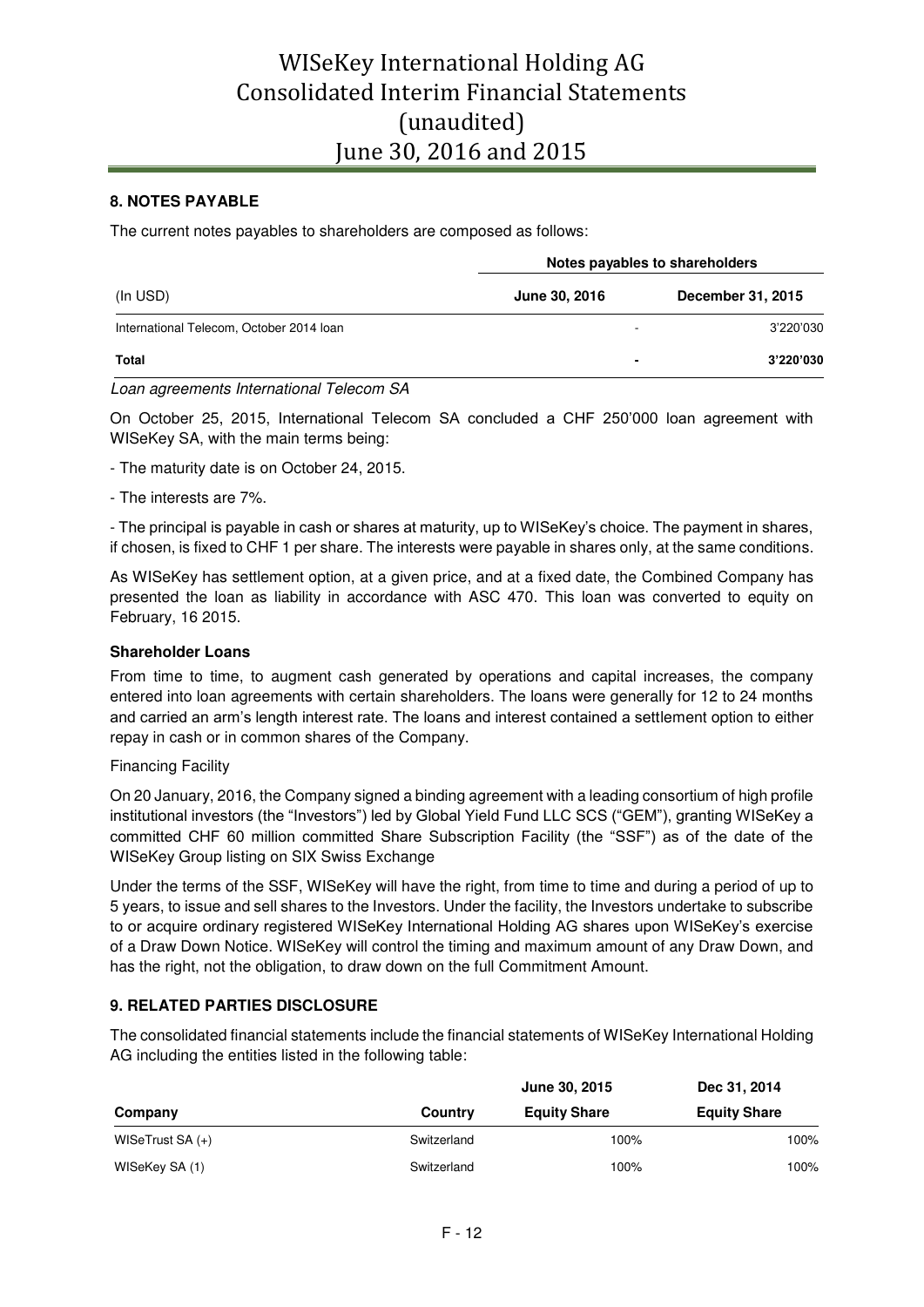| WISeKey Suisse SA (2)  | Switzerland              | 100% | 100% |
|------------------------|--------------------------|------|------|
| WISeKey ELA SL (3)     | Spain                    | 100% | 100% |
| WISeKey USA Inc. (4)   | United States of America | 100% | 100% |
| WISeKey France SAS (5) | France                   | 100% | 100% |
| WISeKey BR BV (6)      | The Netherlands          | 100% | 100% |
| WISeKey Italy (7)      | Italy                    | 50%  | 50%  |

(1) Holding company, founded in 1999.

(2) Founded in 2002.

(3) Founded in 2006.

(4) Founded in 2006. This subsidiary is owned for 50% by WISeKey SA who has full power over the decisions taken by its Board of Directors. The other 50% are owned by WISeTrust.

(5) Founded in 2007

(6) WISeKey SA purchased the remaining 50% of WISeKey BR BV in January 2013.

(7) This entity is considered as not significant for the Group, and is accounted for at cost, less impairment if applicable.

## **Relationship with Organisation Internationale pour la Sécurité des Transactions Electroniques ("OISTE")**

In 2001 the Combined Company entered into a contract with OISTE, a Swiss non-profit making foundation that owns a cryptographic rootkey, to operate and maintain the global trust infrastructures of OISTE. Two members of the Board of Directors of WISeKey SA are also members of the Counsel of the Foundation which gives rise to the related party situation.

As at June 30, 2016 a receivable amount of USD 56,151 is due from OISTE, and included in the line item receivables from related parties on the combined and consolidated balance sheet.

## **10. COMMITMENTS AND CONTINGENCIES**

### **Lease Commitments**

We lease certain facilities and equipment under operating leases. As of June 30, 2016, future minimum annual operating lease payments were as follows:

| December to June 30, 2016                     | 73,192  |
|-----------------------------------------------|---------|
| 2017                                          | 136'453 |
| 2018                                          | 60'733  |
| 2019 and thereafter                           | 220'688 |
| Total future minimum operating lease payments | 491'106 |

### **Guarantees**

Our software and hardware product sales agreements generally include certain provisions for indemnifying customers against liabilities if our products infringe a third party's intellectual property rights. Certain of our product sales agreements also include provisions indemnifying customers against liabilities in the event we breach confidentiality or service level requirements. It is not possible to determine the maximum potential amount under these indemnification agreements due to our lack of history of prior indemnification claims and the unique facts and circumstances involved in each particular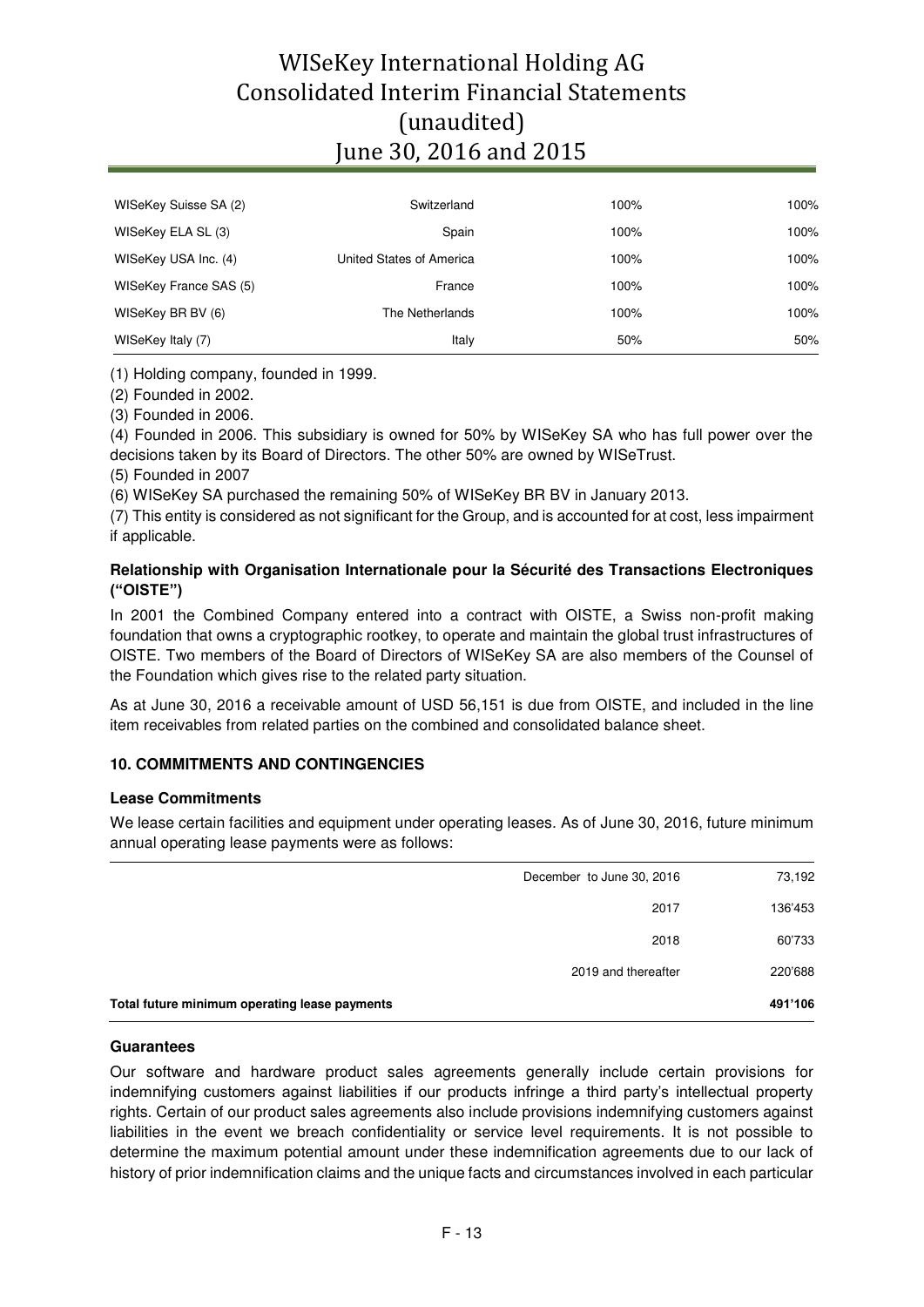agreement. To date, we have not incurred any costs as a result of such indemnifications and have not accrued any liabilities related to such obligations in our consolidated financial statements.

| <b>11. STOCKHOLDERS EQUITY</b>                  |               |                   |
|-------------------------------------------------|---------------|-------------------|
| <b>Shares WISeKey International Holding Ltd</b> | June 30, 2016 | December 31, 2015 |
| Total number of authorized shares               | 10'669'212    | 15'229'457        |
| Total number of conditional shares              | 8'865'012     | 10'237'473        |
| Total number of fully paid-in shares            | 16'419'582    | 88'041'294        |
|                                                 |               |                   |
| Par value per share (in CHF)                    | 0.05          | 0.01              |
| Total share capital (in USD)                    | 805'216       | 794'002           |

All shares are common shares. There are two different share categories.

Prior to January 1, 2012, WiseTrust SA held 284 shares of its common stock outstanding in various transactions. WiseTrust SA continued to transact in treasury shares in subsequent years. There is no corresponding gain or loss associated with this transaction and the impact is accounted for within Additional Paid in Capital. WiseTrust SA repurchased 66 own shares from a shareholder in July 2014 with the impact accounted for as a reduction of Additional Paid in Capital. Please see our Combined and Consolidated Statement of Stockholder's Equity.

As of June 30, 2015, WISeTrust SA held 66 treasury shares (December 31, 2014: 66) for a total acquisition cost of CHF 181,089 (December 31, 2014: CHF 181,089). These are recorded as a reduction in additional paid in capital. Gains or loss on sales or redemption of treasury shares are credited or debited to additional paid in capital.

Prior to January 1, 2012, WISeTrust SA held 5'262'410 of WISeKey SA common stock. WISeTrust SA continued to transact in WISeKey SA shares in subsequent years. During the first six months of 2015, WISeTrust SA increased their holding in WISeKey SA common stock by 13'123'650.

As of June 30, 2015, WISeTrust SA held at total of 17'938'157 (December 31, 2014: 4,814,507) common stock in WISeKey SA for an acquisition amount of USD 1,694,912 (December 31, 2014 -1,573,758). Gains on sales of WISeKey SA shares amounted to USD 1'516'092 during the first six months 2015, USD 93'252 in 2014. Those gains are shown in additional paid-in capital.

On February 16, 2015, WISeKey SA made an authorised share capital increase from CHF 734'055.06 to CHF 736'197.93 (CHF 2'142.87) by issuing 214'287 ordinary shares at a nominal value of CHF 0.01 with an AGIO of CHF 0.99 (CHF 212'144.13).

On June 4, 2015, WISeKey SA made a capital increase from its conditional capital, from CHF 738'882.08 to CHF 880'412.94 (CHF 141'530.86) by issuing 14'153'086 shares at nominal value.

### **12. STOCK COMPENSATION PROGRAM**

### **Stock Option Plans**

The Stock Option Plan ("ESOP 1") was approved on December 31, 2007 by the stockholders, representing 2'632'500 options convertible into WISeKey SA shares with an exercise price of CHF 0.01 per share.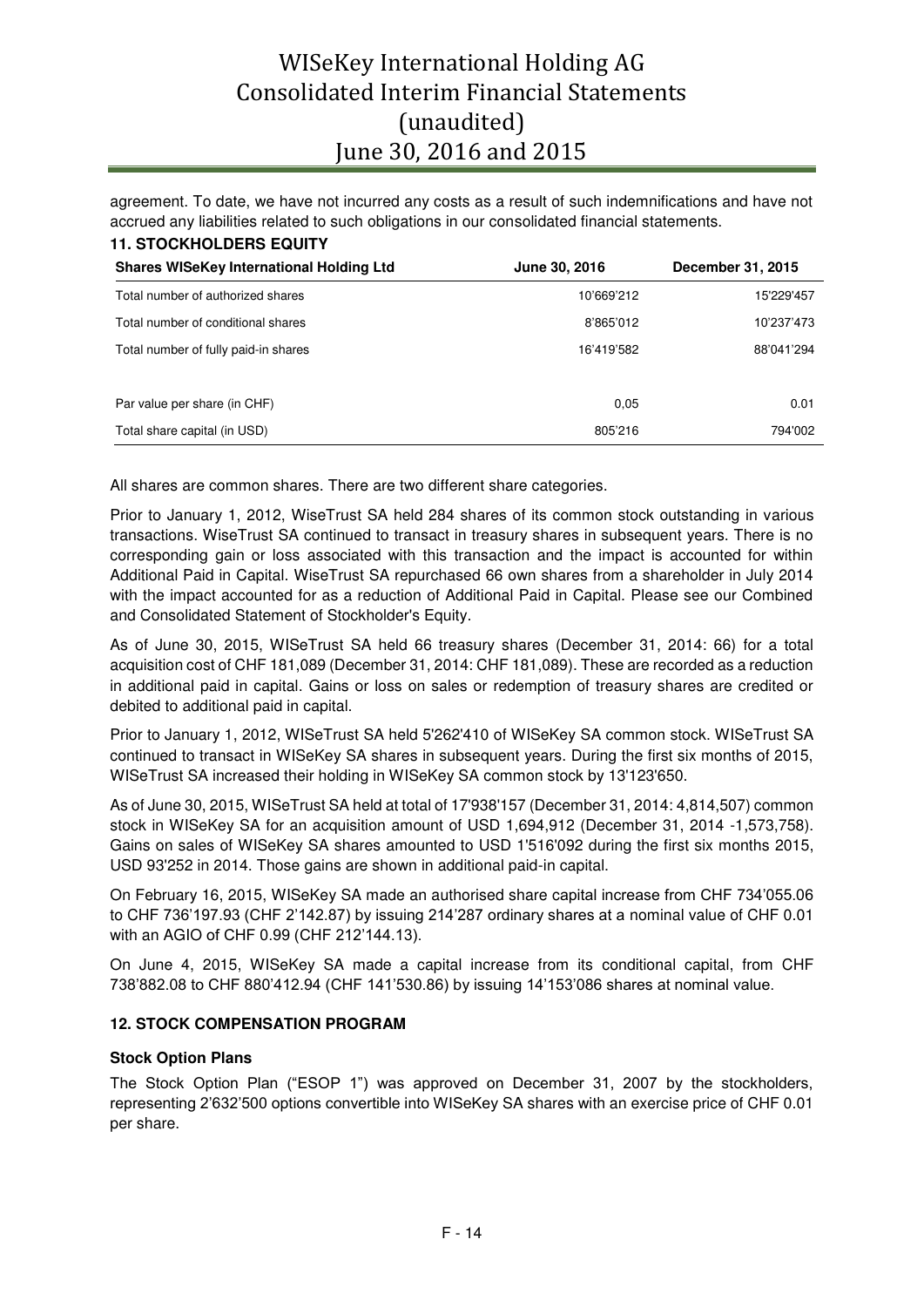The Stock Option Plan ("ESOP 2") was approved on December 31, 2011 by the stockholders, representing 16'698'300 options convertible into WISeKey SA shares with an exercise price of CHF 0.01 per share.

#### **Grants**

### **2016**

Warrants have been issued during the period.

The parameters are as followed:

| <b>Assumption</b>                      | June 30, 2016 | June 30, 2015 |
|----------------------------------------|---------------|---------------|
| Dividend yield                         | None          | None          |
| Risk-free interest rate used (average) | n.a.          | n.a.          |
| Expected market price volatility       | n.a.          | n.a.          |
| Average expected life of stock options | n.a.          | n.a.          |

### **Stock Option Grants**

The Company calculates the fair value of options granted by applying the Black-Scholes option pricing model. Expected volatility is based on the other companies (in the same industry and of the similar size) share price volatility.

The following assumptions were used to calculate the compensation expense and the calculated fair value of stock options granted:

| <b>Assumption</b>                      | June 30, 2016 | June 30, 2015 |
|----------------------------------------|---------------|---------------|
| Dividend yield                         | None          | None          |
| Risk-free interest rate used (average) | 2.00%         | 0.95%         |
| Expected market price volatility       | 60.00%        | 60.00%        |
| Average expected life of stock options | 3 months      | 4 years       |

For the 6 months ended June 30, 2016, the weighted average fair value of options granted was USD 1.76 at the grant date.

The following table illustrates the development of the Company's non-vested options during the 6 months ended June 30, 2016:

| <b>Non-vested options</b>          | <b>Shares under options</b> | Weighted-average grant<br>date fair value (In USD) |
|------------------------------------|-----------------------------|----------------------------------------------------|
| Non-vested at December 31, 2015    | 652'497                     | 1.76                                               |
| Granted                            | -                           |                                                    |
| Vested                             | (253'359)                   | 1.76                                               |
| Non-vested, forfeited or cancelled | ۰                           |                                                    |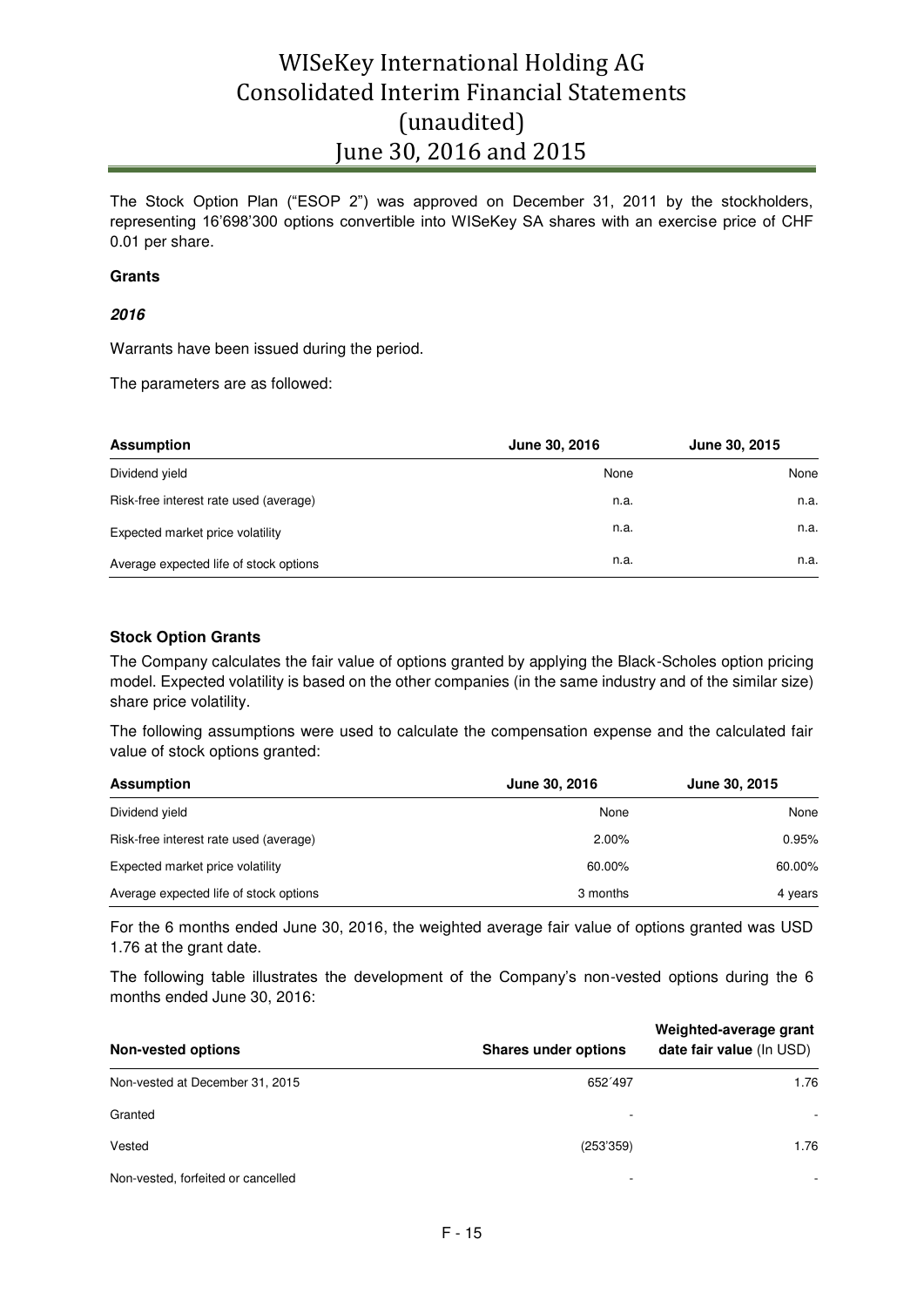| Non-vested at June 30, 2016 | 399'138 | .76 |
|-----------------------------|---------|-----|
|                             |         |     |

As of June 30, 2016, the unrecognized compensation expense related to non-vested stock option based compensation arrangements amounts to USD 709´151.

The following table summarizes the Company's stock option activity for the period ended June 30, 2015 and June 30, 2016, respectively:

|                                  | <b>Shares under</b><br>options | Weighted-<br>average<br>exercise price<br>(In USD) | Weighted-<br>average<br>remaining<br>contractual<br>term (years) | Aggregate<br>intrinsic value<br>(In USD) |
|----------------------------------|--------------------------------|----------------------------------------------------|------------------------------------------------------------------|------------------------------------------|
| Outstanding at December 31, 2015 | 2'966'033                      | 0.01                                               | 5,05                                                             | 4'449'050                                |
| Granted                          |                                |                                                    |                                                                  |                                          |
| Exercised                        |                                |                                                    | $\overline{\phantom{a}}$                                         |                                          |
| Forfeited or expired             |                                |                                                    |                                                                  |                                          |
| Outstanding at June 30, 2016     | 2'966'033                      | 0.01                                               | 4.55                                                             | 4'509'019                                |
| Exercisable at June 30, 2016     | 2'563'895                      | 0.01                                               | 4.55                                                             | 3'899'682                                |

#### **Summary of Stock-based Compensation Expenses**

| Stock-based compensation expenses | June 30, 2016 | <b>June 30, 2015</b> |
|-----------------------------------|---------------|----------------------|
| Options grants                    | 441'497       | 465'641              |

Stock-based compensation expenses are recorded under research and development, general and administrative and sales and marketing expenses, depending on the beneficiaries, as follows:

| 6 month period ended | June 30, 2016 | June 30, 2015 |
|----------------------|---------------|---------------|
| R&D                  | 26'427        | 27'841        |
| G&A                  | 189'971       | 200'133       |
| S&M                  | 225'599       | 237'667       |
| Total                | 441'997       | 465'641       |

### **13. EMPLOYEE BENEFIT PLANS**

### **Defined Benefit Post-retirement Plan**

The Company maintains a pension plan covering all employees in Switzerland. The plan is considered a defined benefit plan and accounted for in accordance with ASC 715 Compensation – Retirement Benefits. This model allocates pension costs over the service period of employees in the plan. The underlying principle is that employees render services ratably over this period, and therefore, the income statement effects of pensions should follow a similar pattern. ASC 715 requires recognition of the funded status, or difference between the fair value of plan assets and the projected benefit obligations of the pension plan on the balance sheet, with a corresponding adjustment recorded in the net loss. If the projected benefit obligation exceeds the fair value of plan assets, then that difference or unfunded status represents the pension liability.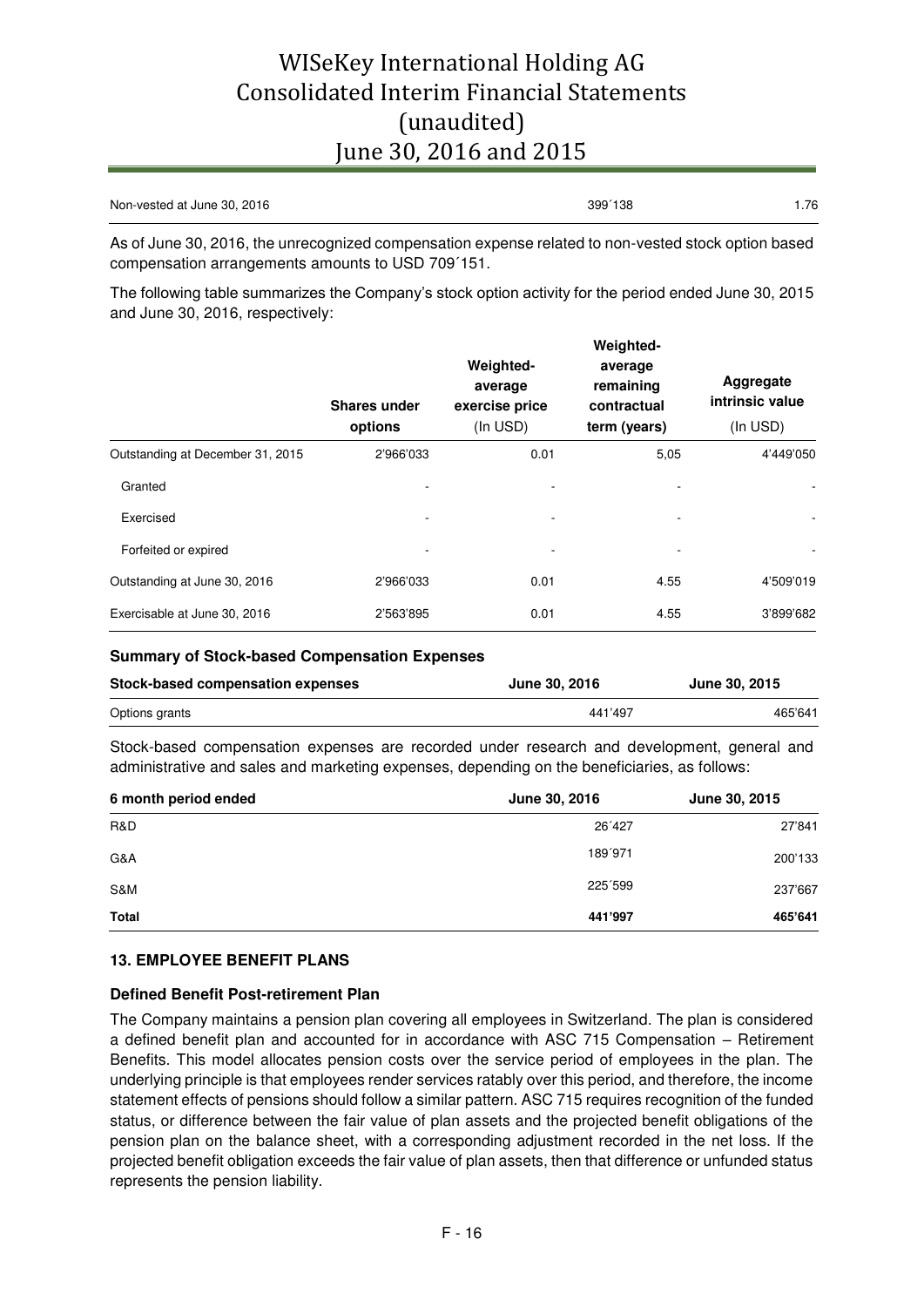The Company records a net periodic pension cost in the statement of comprehensive loss. The liabilities and annual income or expense of the pension plan is determined using methodologies that involve several actuarial assumptions, the most significant of which are the discount rate and the long-term rate of asset return (based on the market-related value of assets). The fair values of plan assets are determined based on prevailing market prices.

Net periodic pension cost has been included in the Company's results as follows:

|                                               | 6 month period ended | 6 month period ended |
|-----------------------------------------------|----------------------|----------------------|
| <b>Pension expense (In USD)</b>               | June 30, 2016        | June 30, 2015        |
| Net service cost                              | 127'671              | 129'892              |
| Interest cost                                 | 30'782               | 41'759               |
| Expected return on assets                     | (39'249)             | (30'870)             |
| Amortization of (gain)/loss                   | 0                    | $\Omega$             |
| Amortization of prior service cost / (credit) | 75'424               | 27'518               |
| Net periodic pension cost                     | 194'628              | 168'299              |

During the six month periods ended June 30, 2016 and June 30, 2015 the Company made cash contributions of USD 85'639 and USD 87'742, respectively, to its defined benefit pension plan.

All of the assets are significantly insured and held under the collective contract and are invested in a mix of Swiss and international bond and equity securities within the limits prescribed by the Swiss Pension Law. Since January 1, 2015, the provider for the pension plan scheme is Patrimonia Collective Foundation (Fondation Patrimonia, Le Lumion, Rte François Peyrot 14, 1215 Genève).

The expected future cash flows to be paid by the Company in respect of employer contributions to the pension plan for the 6 months to December 31, 2016 are USD 85'639.

Future projected benefits payments in the next ten years are expected to be USD 3'702'171.

## **15. SEGMENT INFORMATION**

ASC 280, *Segment Reporting,* establishes standards for reporting information about operating segments. Operating segments are defined as components of an enterprise about which separate financial information is available that is evaluated regularly by the chief operating decision maker or decision making group in deciding how to allocate resources and in assessing performance. Our chief operating decision maker is our Chief Executive Officer. We are organized geographically, but analysis is limited to revenues due to the overall size of the business currently. We do not provide disaggregated financial information, so the Company considers that it has only one reporting segment.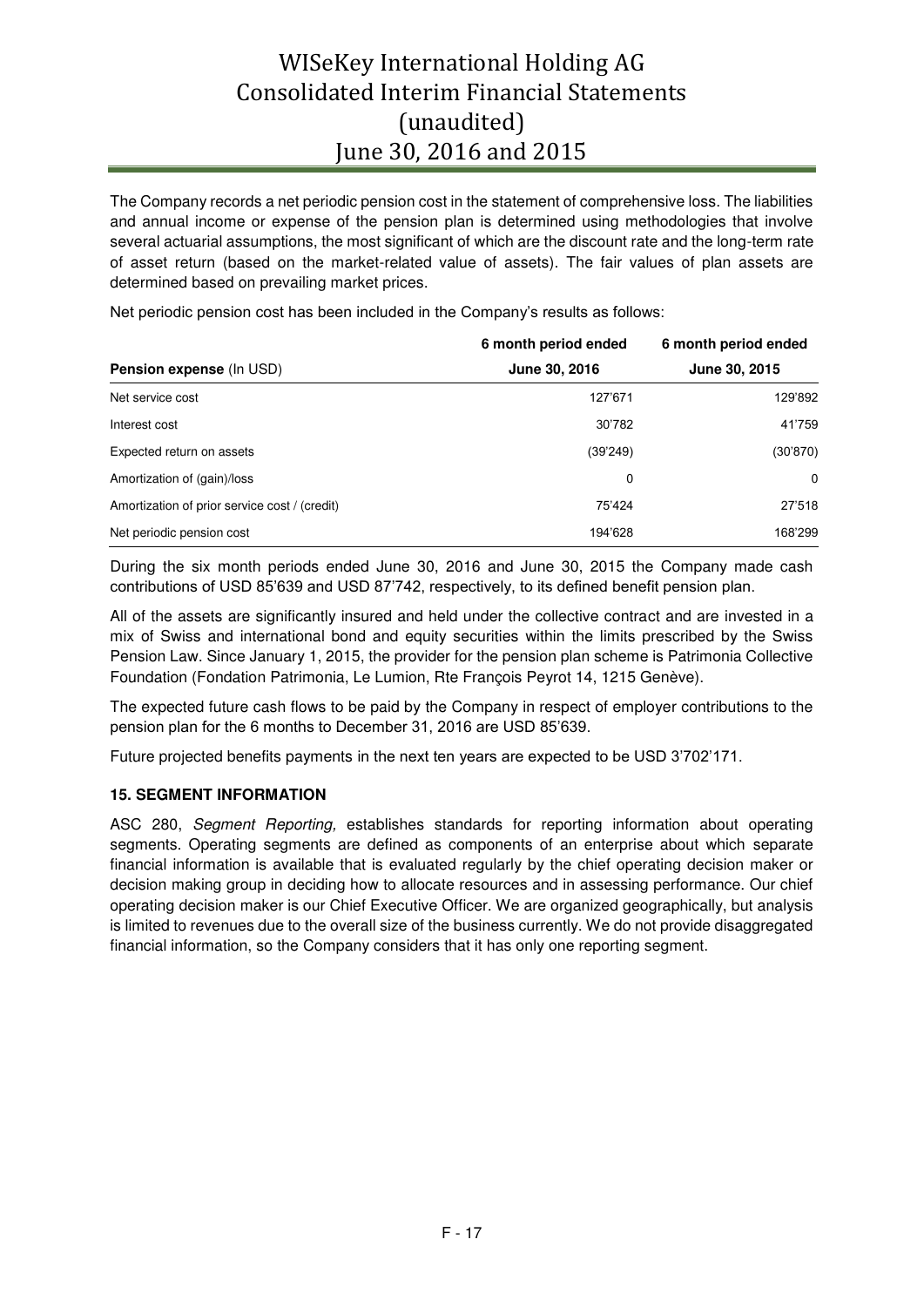## **Geographic Information**

The following table summarizes geographic information for each region based upon the billing address of the client.

|                                       | 6 month ending | 6 month ending |
|---------------------------------------|----------------|----------------|
| Revenue by Geographic Region (In USD) | June 30, 2016  | June 30, 2015  |
| Europe                                | 1'342'547      | 1'391'631      |
| North America                         | 51'663         | 37'928         |
| <b>Rest of World</b>                  | 35'192         | 21'210         |
| <b>Total Revenues</b>                 | 1'429'402      | 1'450'769      |

The Company's tangible fixed assets are all located in Switzerland, Europe.

### **16. LOSS PER SHARE**

Basic earnings per share are the result of dividing the Company's net income (or net loss) by the weighted average number of shares outstanding of both WISeKey International Holding AG for the contemplated period. The WISeTrust weighted average number of shares outstanding was multiplied by a factor of 7'738 which was historically used in transactions from shareholders to exchange WISeKey and WISeTrust shares. Diluted earnings per share are calculated applying the treasury stock method. When there is a net income dilutive effect all stock-based compensation awards or participating financial instruments are considered. When the Company posts a loss, basis loss per share equals diluted loss per share. The following table depicts how the denominator for the calculation of basic and diluted earnings per share was determined under the treasury stock method.

| Loss per share                                                                | June 30, 2016 | June 30, 2015 |
|-------------------------------------------------------------------------------|---------------|---------------|
| Combined Company posted                                                       | Net loss      | Net loss      |
| Basic weighted average number of issued shares - WISeKey<br>International Ltd | 23,320,540    | n.a           |
| Dilutive effect of common stock equivalents                                   | 283.379       | None          |
| Diluted weighted average number of issued shares - WISeKey                    | 23,603,919    | n.a.          |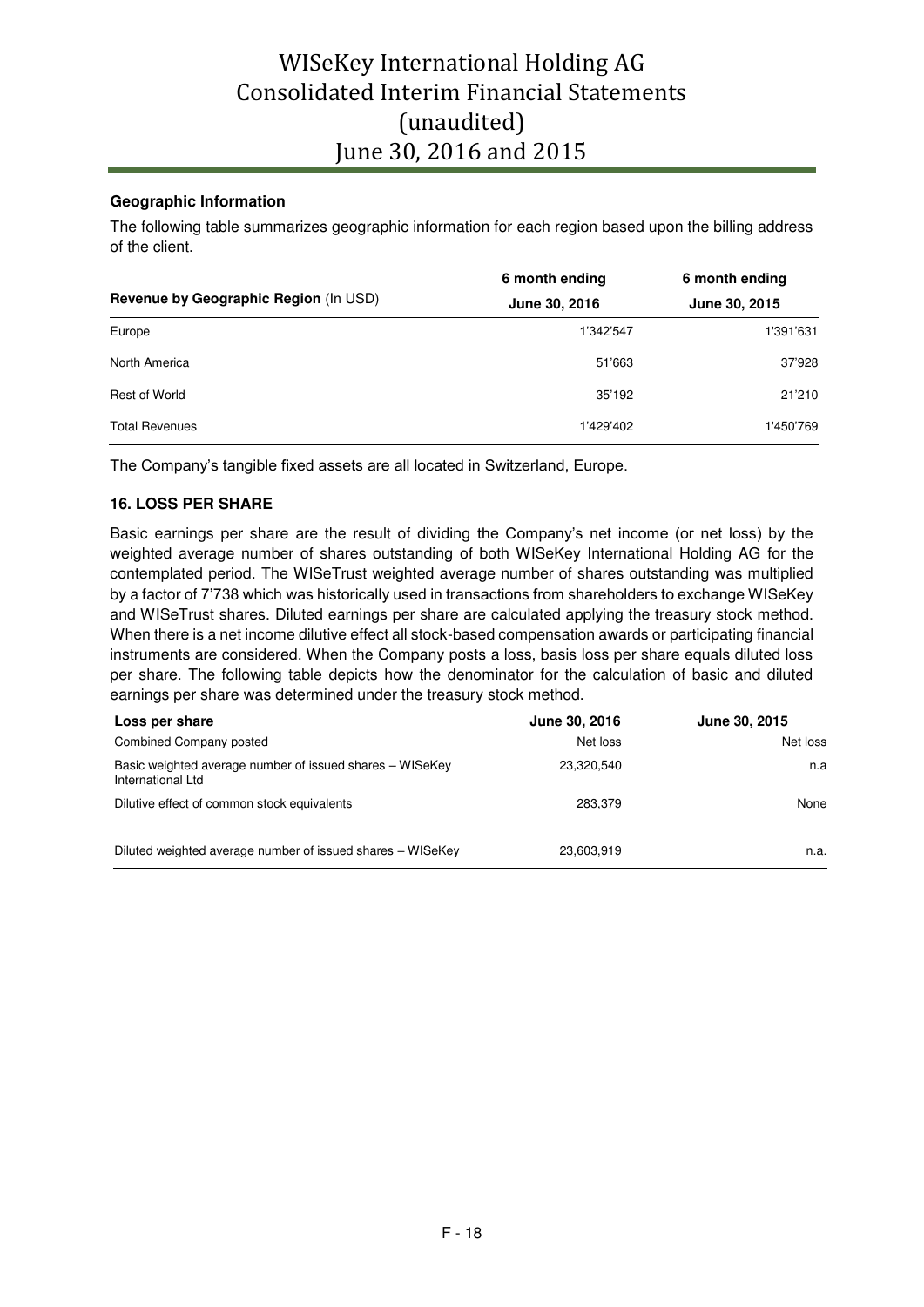### **17. LEGAL PROCEEDINGS**

We are currently not party to any legal proceedings and claims.

### **18. SUBSEQUENT EVENTS**

#### **Capital Increases**

On January 15, 2016, the Combined Company made a capital increase from its conditional capital, from CHF 880'413 to CHF 884'174 (CHF 3'761) by issuing 376'077 shares at nominal value of CHF0.01.

On February 24, 2016, the Combined Company made an authorised share capital increase from CHF 884'174 to CHF 894,174 (CHF 10'000) by issuing 1,000,000 shares at nominal value of CHF 0.01.

On March 3, 2016, the Combined Company made an authorised capital increase from CHF 894,174 to CHF 925'789 (CHF 31'615) by issuing 3,161,548 ordinary shares at a nominal value of CHF 0.01 and an AGIO of CHF 0.99 (CHF 3'029'933).

On March 3, 2016, the Combined Company made a capital increase from its conditional capital, from CHF 925'789 to CHF 933'311 (CHF 7'522) by issuing 752,218 ordinary shares at a nominal value of CHF 0.01.

On March 11, 2016, the Combined Company made an authorised capital increase from CHF 933,436 to CHF933'436 (CHF125.00) by issuing 12,500 ordinary shares at nominal value of CHF0.01.

#### **Corporate Restructuring**

In the first quarter 2016, the Combined Company is planning to undergo a corporate restructuring, whereby its shareholders will be offered to exchange their shares into a new holding company WISeKey International Holding AG – that is envisaged to be listed on the International Reporting Standard of the SIX Swiss Stock Exchange.

On 20 January, 2016, WISeKey announced that it has signed a binding agreement with a leading consortium of high profile institutional investors (the "Investors") led by Global Yield Fund LLC SCS ("GEM"), granting WISeKey a committed CHF 60 million committed Share Subscription Facility (the "SSF") as of the date of the WISeKey Group listing on SIX Swiss Exchange. Under the terms of the SSF, WISeKey will have the right, from time to time and during a period of up to 5 years, to issue and sell shares to the Investors. Under the facility, the Investors undertake to subscribe to or acquire ordinary registered WISeKey International Holding AG shares upon WISeKey's exercise of a Draw Down Notice. WISeKey will control the timing and maximum amount of any Draw Down, and has the right, not the obligation, to draw down on the full Commitment Amount. The fee for the SSF amounts to CHF 1.2 million which is payable to GEM upon proceeds from the first drawdowns. However, the fee will be reduced to CHF 0.5 million in the event that the listing on SIX Swiss Exchange does not take place within twelve months after the date of the agreement.

### **Placement of Short Term Mandatory Convertible Loan Note – Tranche II**

On July 14, 2016 the Company placed a second tranche ("Tranche II") of a short term mandatory convertible loan note with strategic investors with a total principal amount of CHF5,387,500 with a maturity of 3 months i.e. until October 13, 2016. Tranche II of the short term mandatory convertible loan note will be mandatorily redeemable on October 13, 2016 WISeKey Class B Shares newly issued from existing conditional capital of the Company, at a Strike Price between CHF5.00 and CHF5.25, depending upon the prevailing market price of such shares at the time, i.e. into 1,026,190 to 1,077,055 newly issued WIHN Class B Shares.

### **Signing of a Memorandum of Understanding with OpenLimit**